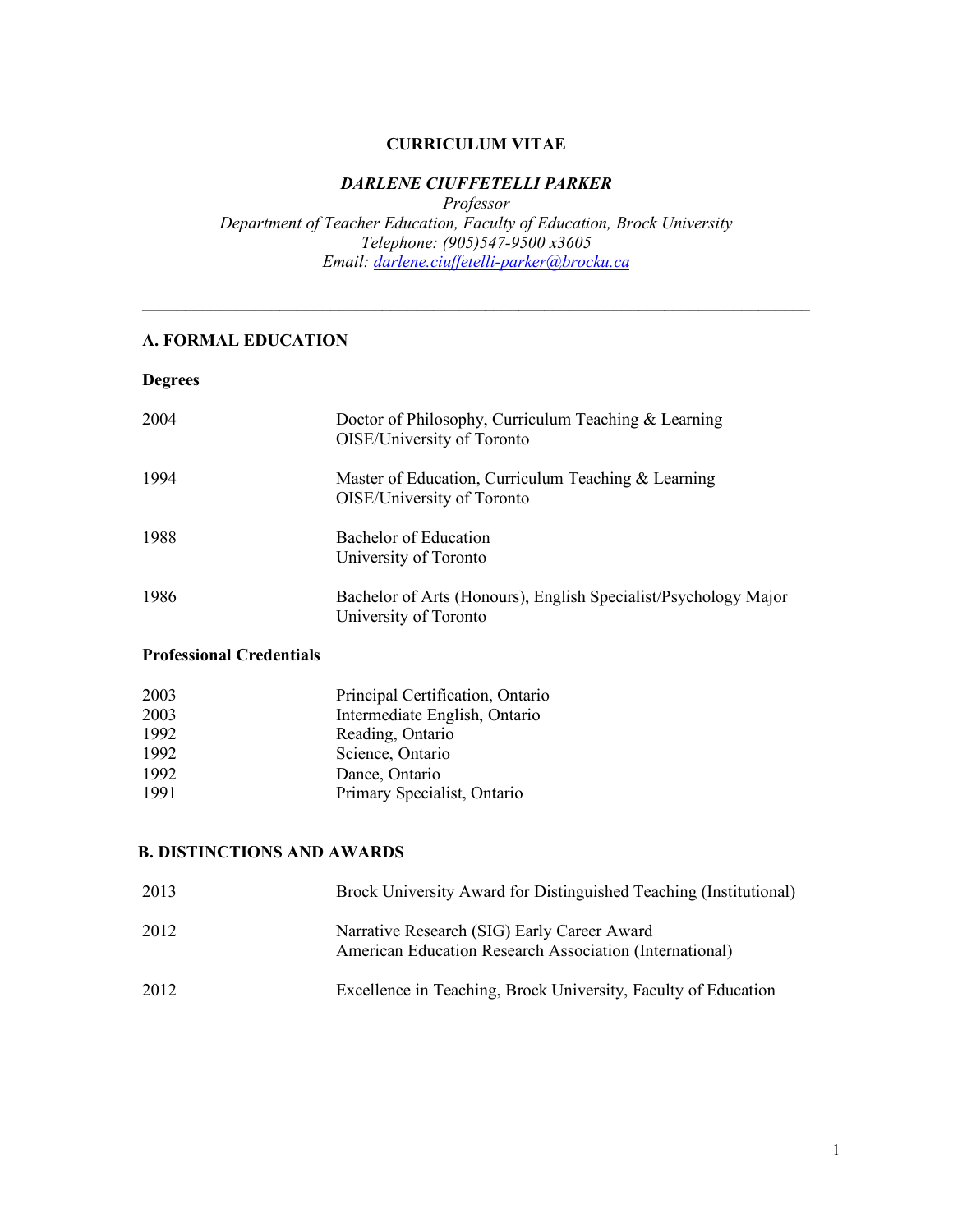# **C. ACADEMIC POSITIONS HELD**

| $2017 -$                                              | Professor, Faculty of Education, Brock University                                        |  |
|-------------------------------------------------------|------------------------------------------------------------------------------------------|--|
| 2010-2017                                             | Associate Professor, Faculty of Education, Brock University                              |  |
| 2005-2010                                             | Assistant Professor, Faculty of Education, Brock University                              |  |
| <b>Prior Teaching and Administrative Appointments</b> |                                                                                          |  |
| 2004-2005                                             | Vice Principal<br><b>Toronto Catholic District School Board</b>                          |  |
| 1996-2004                                             | Literacy Resource-Consultant<br><b>Toronto Catholic District School Board</b>            |  |
| 2004                                                  | Teaching Assistant, Centre for Teacher Development,<br>OISE/University of Toronto        |  |
| 1988-1996                                             | Teacher, Primary/Junior/Intermediate<br><b>Toronto Catholic District School Board</b>    |  |
| 1997-1999                                             | Instructor, Primary Education, Continuing Studies in Education<br><b>York University</b> |  |

# **D. SCHOLARLY ACTIVITIES**

# **Summary of Scholarly Activities**

| <b>Publications</b>      | <b>Books</b>                                                          | 3              |
|--------------------------|-----------------------------------------------------------------------|----------------|
|                          | Contribution to edited books                                          | 9              |
|                          | Papers in peer-refereed journals, refereed conference proceedings     | 34             |
|                          | Other professional publications with significant impact               | 21             |
|                          | (reports, briefs, monographs, non-refereed articles)                  |                |
|                          | Journals edited                                                       | 5              |
| <b>Presentations</b>     | Papers delivered at peer-refereed conferences and symposia            | 61             |
|                          | Invited conference keynotes and addresses                             | 27             |
|                          | Non-refereed conferences, presentations, panels, and workshops. media | 26             |
|                          | Upcoming peer-reviewed conference submissions                         | $\overline{2}$ |
| <b>Works in Progress</b> | Articles under revision                                               |                |
|                          | Articles under construction                                           |                |
|                          | Papers submitted for presentation                                     |                |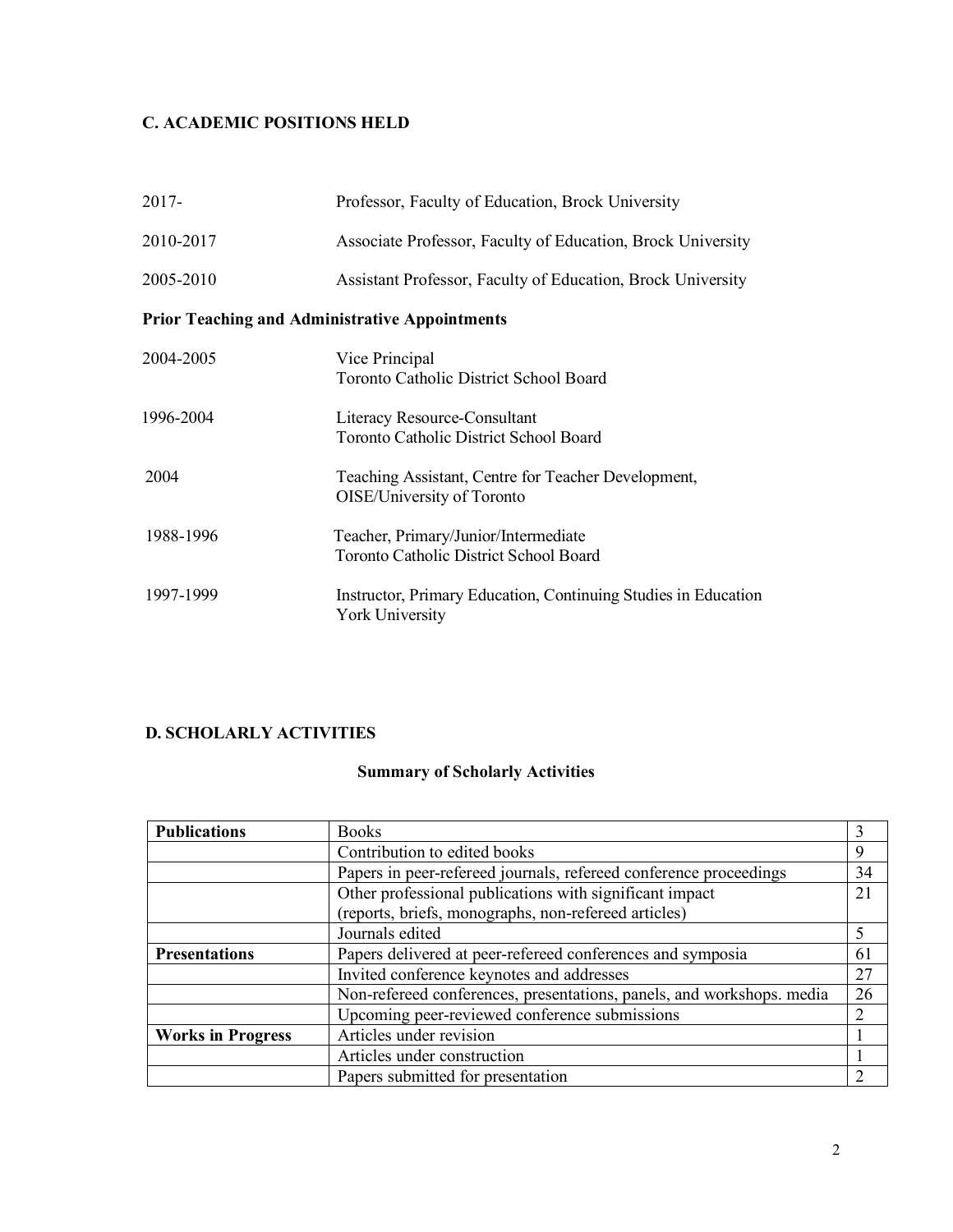## **1. PUBLICATIONS**

 *[NOTE: 1. Order of author represented in bold font; when all author names are in bold font, it indicates equal authorship. 2. Asterisk after a publication indicates it has been cross listed in another section for clarity and/or emphasis.]* 

## **(a) Books, Case Studies, Monographs, and Contributions to Edited Books**

## **i) Books**

 **Ciuffetelli Parker, D. & Flessa, J**. (2011). *Poverty and schools in Ontario: How seven elementary schools are working to improve education*. Elementary Teachers Federation of Ontario. Toronto, ON.

 Kitchen, J., **Ciuffetelli Parker, D**., Pushor, D. (Eds.). (2011). *Narrative inquiries into curriculum making in teacher education*. Emerald Publishing, UK.

 **Ciuffetelli Parker, D**. (Ed.). (2007). *Case Studies: Understanding Teaching and Learning.*  Pearson Publishing, Toronto, ON.

## **ii) Monographs**

 **Ciuffetelli Parker, D**. (2015). Poverty and schooling: Where mindset meets practice. *What Works: Research into Practice Series*. Ontario Association of Deans of Education (OADE) and the Ontario Ministry of Education. (4 pages) [blind peer reviewed]

## **iii) Chapter Contributions to Peer-Edited Books**

 **Ciuffetelli Parker, D.,** Mogadime, D., Ankomah,W. (In press, 2018). Diversity, curriculum making, and teacher education: Are we doing it right? *CATE Polygraph Book Series*.[Peer refereed book publication, expected publication fall 2018].

 **Ciuffetelli Parker, D.** (2014). Literacy narratives for 21st century curriculum making: The 3Rs to excavate diverse issues in education. In C.J. Craig, & L. Orland-Barak (Eds). *International Teacher Education: Promising Pedagogies (Part A)*. pp 233-253. Emerald Publishing. UK.

 **Ciuffetelli Parker, D.** & Pushor, D. (2014). How to make teacher education better: The making of an international narrative inquiry teacher education discourse community. In S. Feller, & I. Yengin (Eds).  *21st Century Education: Constructing meaning and building knowledge in technology supported learning environments.* pp 181-202. Dialogue Series. Benjamin Publishing.

 **Ciuffetelli Parker, D.** (2013). Commentary on Danny the Catechist. In D. Smith (Ed.), *A call to vocation: Catholic education narratives.* pp. 84-85. Pearson Publishing.

 **Ciuffetelli Parker, D.** (2011). Related literacy narratives: Letters as a narrative inquiry method in teacher education. In J. Kitchen, D. Ciuffetelli Parker, & D. Pushor (Eds.), *Narrative inquiries into curriculum making in teacher education.* pp 131-149. Emerald Publishing, UK.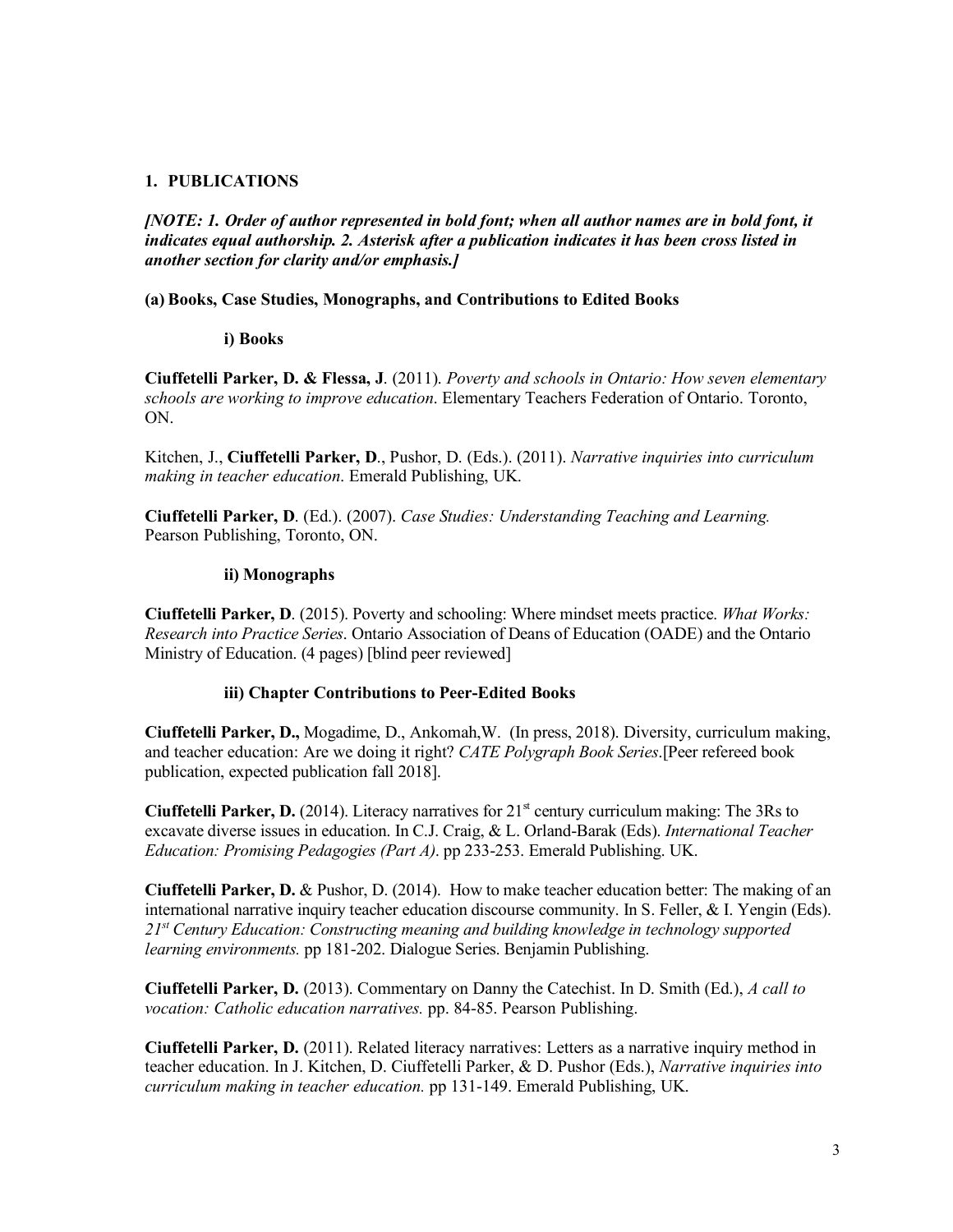**Ciuffetelli Parker, D**., Kitchen, J., & Pushor, D. (2011). Narrative inquiry, curriculum making, and teacher education. In J. Kitchen, D. Ciuffetelli Parker, & D. Pushor (Eds.), *Narrative inquiries into curriculum making in teacher education.* pp. 3-18. Emerald Publishing, UK.

 Pushor, D., Kitchen, J., & **Ciuffetelli Parker, D**. (2011). Turning points: reflections on the autumn leaves. In J. Kitchen, D. Ciuffetelli Parker, & D. Pushor (Eds.), *Narrative inquiries into curriculum making in teacher education.* pp. 279-292. Emerald Publishing, UK.

 Kitchen, J., & **Ciuffetelli Parker, D**. (2009). Developing Self**-**Study Communities of Practice. In C. Lassonde, S. Galman, & C. Kosnik (Eds.), *Self-Study Research Methodologies for Teacher Educators*, pp. 107-128. Rotterdam, The Netherlands: Sense Publishing.

 **Ciuffetelli Parker, D**. (2007). "Becoming a teacher: Case studies for teaching practice" in D. Ciuffetelli Parker (Ed.) *Case Studies: Understanding Teaching and Learning,* pp. xi-xix. Pearson Custom Publishing, Toronto.

## **iv) Reports and Policy Briefs**

**Ciuffetelli Parker, D.** (2018). *Durham Youth Strategy: Poverty and Education in Secondary School Settings. Final Research* Report for the Durham District School Board. (75 pages).

 **Ciuffetelli Parker, D.** (2017). *DDSB Youth Strategy – Research Partnership with Brock University.*  Administrative Report to Trustees. (15 pages).

 **Ciuffetelli Parker, D**. (2012). *Poverty and Education: A Niagara Perspective*. Policy Brief, Niagara Community Observatory. (8 pages).

 **Ciuffetelli Parker, D.** (2010). *Possibilities: An impact analysis of schools working with children and communities affected by poverty.* (70 pages). Report for Elementary Teachers' Federation of Ontario.

## **(b) Papers in Peer Refereed Journals**

 **Ciuffetelli Parker, D**., Murray Orr, A., Mitton-Kukner, J., Griffin, S., Pushor, D. (2017). Problematizing complexities and pedagogy in teacher education programs: Enacting knowledge in a narrative inquiry teacher education discourse community. *Canadian Journal of Education.*40 (2). 30 pages. https://cje-rce.ca/journals/volume-40-issue-2/problematizing-complexities-andpedagogy-in-teacher-education-programs-enacting-knowledge-in-a-narrative-inquiryteacher-education-discourse-community/

 **Ciuffetelli Parker, D.** (2017). The impact of professional development on poverty, schooling, and literacy practices: Teacher narratives and reformation of mindset. Taylor & Francis Publication: *Cogent Education*. Vol.4(1) 1-19. http://dx.doi.org/10.1080/2331186X.2017.1279381

 **Ciuffetelli Parker, D**. & Craig, C. (2017). An international inquiry: Stories of poverty – poverty stories. *Urban Education*. Vol. 52(1) 120 –151. (online access publication pre 2017: http://uex.sagepub.com/search/results?fulltext=Ciuffetelli+Parker+%26+Craig&submit=yes&journal set=spuex&src=selected&andorexactfulltext=and&x=0&y=0 ).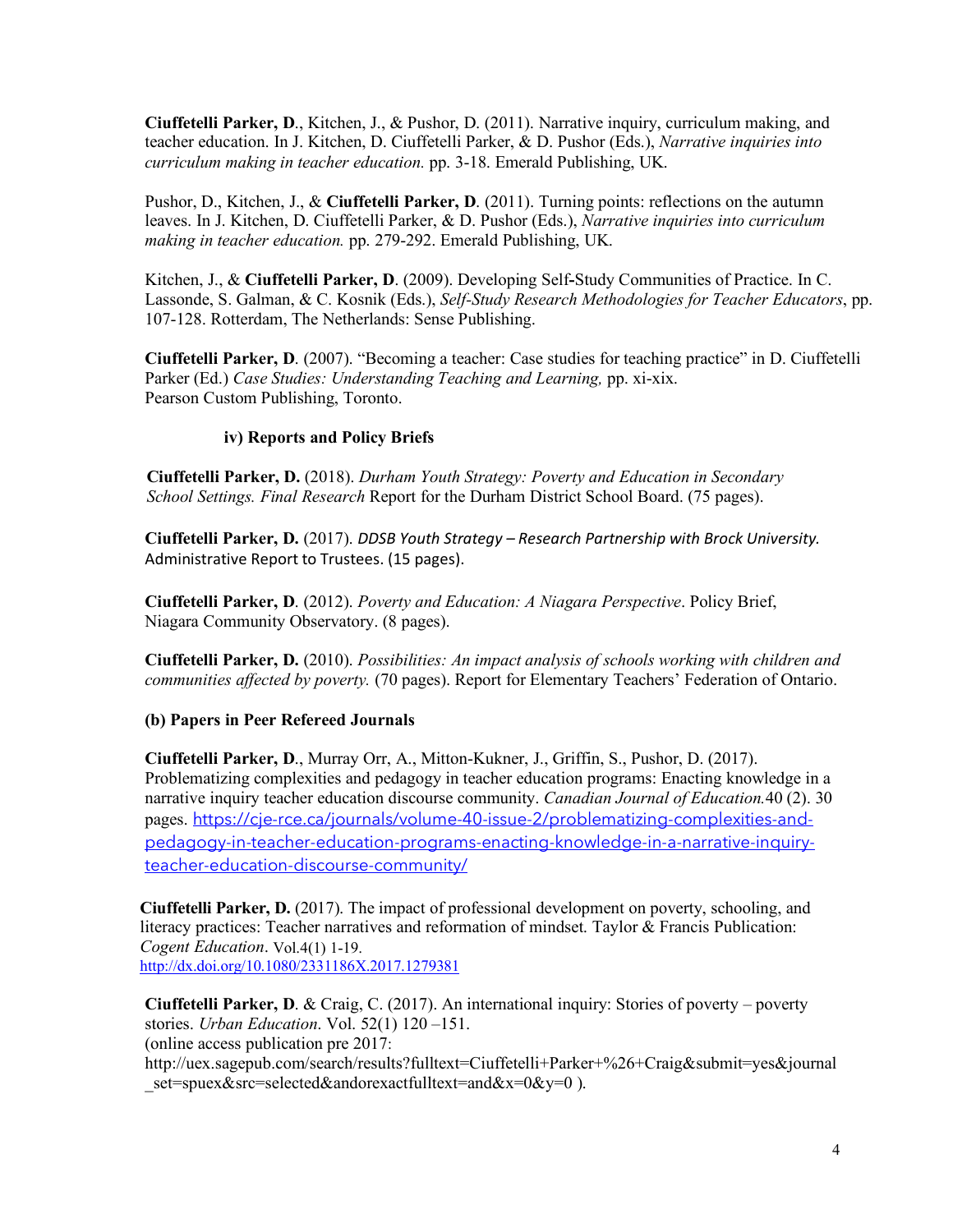Grenville, H., & **Ciuffetelli Parker, D.** (2014). From research assistant to researcher: Being wakeful in a mentorship journey about methodology, poverty, and deficit thinking. *FormaMente, 2014*.  Retrieved from http://formamente.guideassociation.org (Republished from *Journal of Research Practice, 2013*).

 **Ciuffetelli Parker, D.** (2013). Narrative understandings of poverty and schooling: Reveal, revelation, reformation of mindsets *International Journal for Cross-Disciplinary Subjects in Education (IJCDSE)*, Special Issue Volume 3, Issue 2, ISSN 2042 6364. http://www.infonomics-society.org/IJCDSE/

 Grenville, H., & **Ciuffetelli Parker, D**. (2013). From research assistant to researcher: Being wakeful in a mentorship journey about methodology, poverty, and deficit thinking. *Journal of Research Practice*, 9(2). Retrieved from http://www.jrp.icaap.org/

*Practice*, *9*(2). Retrieved from <u>http://www.jrp.icaap.org/</u><br>Pushor, D. & Ciuffetelli Parker, D. (2013). Reformation of storied assumptions of parents and poverty. *International Journal about Parents in Education*. 7(2). 164-176.

 **Ciuffetelli Parker, D., Gallagher, T., & Griffin, S. M.** (2011). Multiple layers of leadership in professional learning communities: An essay review. *Mentoring & Tutoring: Partnership in Learning, 19*(4)*.* pp. 503-522.

 **Ciuffetelli Parker, D**., Grenville, H., Flessa, J. (2011). Case studies of school community and climate: Success narratives of schools in challenging circumstances. *School Community Journal*. 21(1), pp.129-150.

 Gallagher, T., Griffin, S., **Ciuffetelli Parker, D**., Kitchen, J., & Figg, C. (2011). Establishing and sustaining teacher educator professional development in a self-study community of practice: Pre- tenure teacher educators developing professionally. *Teaching and Teacher Education, 27*(5), 880– 890*.* 

 **Ciuffetelli Parker, D**. (2010) Writing and becoming [a teacher]: Teacher candidates' literacy narratives over four years. *Teaching and Teacher Education*. *26*(6), 1249-1260.

 **Ciuffetelli Parker, D**., & McQuirter Scott, R. (2010). From mentorship to tenureship: A storied inquiry of two academic careers in education. *Mentoring and Tutoring, 18*(4), 405-425.

 Flessa, J., Gallagher-McKay, K., **Ciuffetelli Parker, D**. (2010). "Good steady progress": Success stories from Ontario Elementary Schools in Challenging Circumstances. *Canadian Journal of Educational Administration and Policy*.

 Griffin, S.M., **Ciuffetelli Parker, D**., & Kitchen, J. (2010). Carrying stories from the outside in: A collaborative narrative into a teacher education community. *In Education*. 16(2), Retrieved from www.ineducation.ca.

 **Ciuffetelli Parker, D**. & Flessa, J. (2009). Poverty and education: New  research in Ontario schools. *Alberta Journal of Educational Research,* 55(2), 249-252.

 **Ciuffetelli Parker, D**., Smith, D., & Goldblatt, P. (2009). Teacher education partnerships: Integration of case studies within an initial teacher education program*. Brock Education,* 18(2), 96- 113.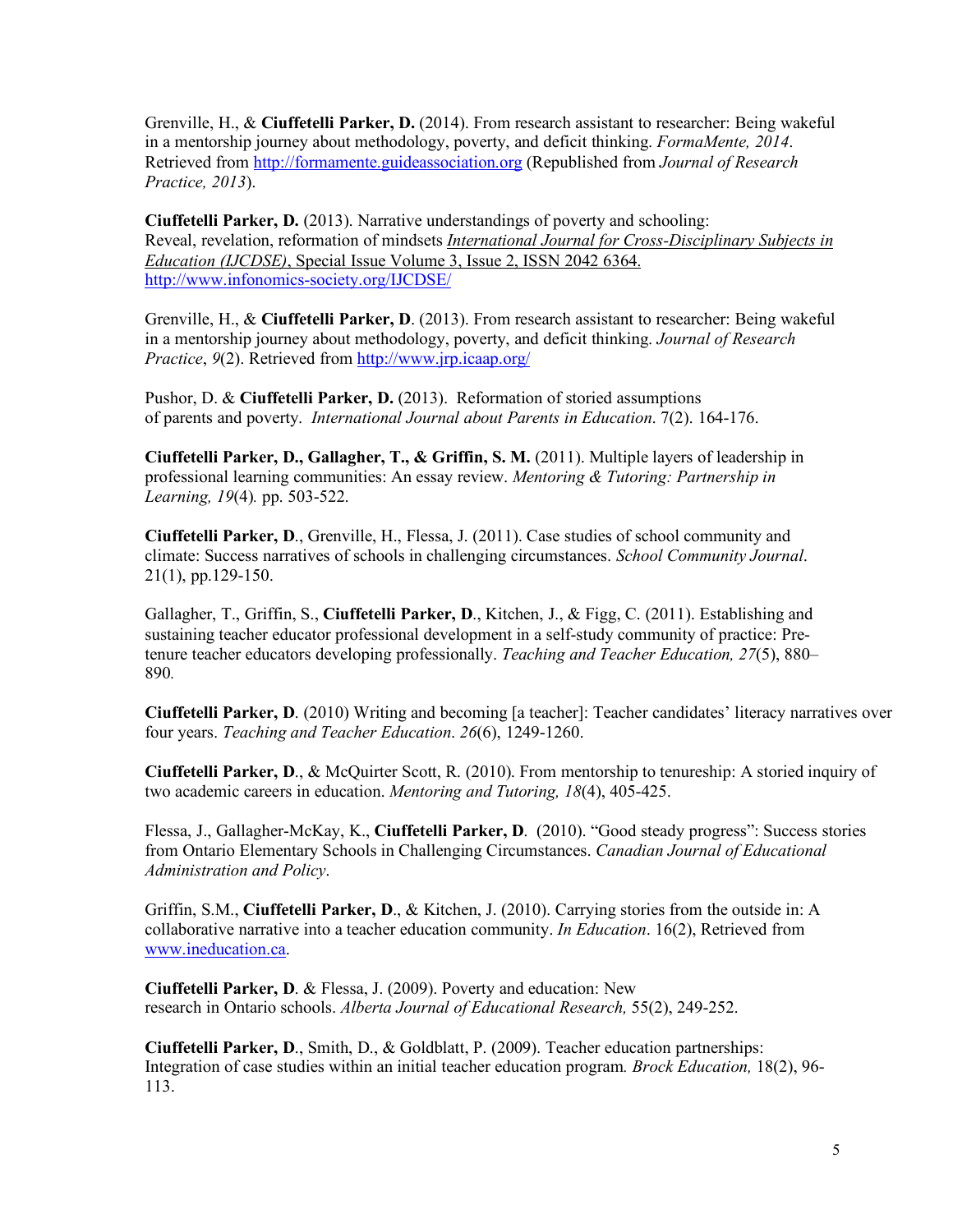**Ciuffetelli Parker, D**. & Volante, L. (2009). Responding to challenges posed by summative teacher candidate evaluation: A collaborative self-study of practicum supervision by  faculty. *Studying Teacher Education,* 5(1), 33-44.

 Flessa, J., **Ciuffetelli Parker, D**., Gallagher-Mackay, K., Becker, H. (2009). Learning from schools in challenging circumstances: Emerging findings from new research in Ontario. *Changing Perspectives*, Ontario ASCD. February 2009, 2-4.

 **Ciuffetelli Parker, D**. (2008). Literacy leadership and the administrator: Relationship as moral agency from within. *The International Electronic Journal for Leadership and Learning*. 12:9, ISSN 1206-9620.

 **Ciuffetelli Parker, D**., Fazio, X., Volante, L., Cherubini, L. (2008). Relationship matters: Negotiating and maintaining relations in a unique school-university partnership. *Action in Teacher Education.* 30(3), 39-53.

 **Ciuffetelli Parker, D**. & Cherubini, L. (2008). Living in the margins of teaching and scholarship: Two professors' program and leadership in a learning faculty. *Excelsior,* 3(1), 15-26.

 Kitchen, J., **Ciuffetelli Parker, D**., & Gallagher, T. (2008). Authentic conversation as faculty development: Establishing a self-study group in an education college. *Studying Teacher Education,*  4(2), 157-171*.* 

 **Ciuffetelli Parker, D**. (2007). Professing through eulogy, activity and memoriam: When death strikes a university learning community. *Professing Education,* 5(2), pp.7-9.

 **Ciuffetelli Parker, D**. (2006). Stress on the tenure track: A narrative of my induction year as an education professor. *Teaching and Learning*. 3(3). pp. 13-17.

## **(c) Papers in Refereed Conference Proceedings**

 **Ciuffetelli Parker. D.** (2016). Global issues and barriers to learning: Deconstructing unconscious assumptions of poverty and mental health in secondary school education. Proceedings of the *London International Conference on Education*, London, UK. Published by Infonomics Society ISBN: 978- 1-908320-76-6

 **Ciuffetelli Parker. D.** (2012). Poverty and education: Narrative reveal, narrative revelation, narrative reformation. Proceedings of the *London International Conference on Education*, London, UK.

 **Ciuffetelli Parker, D**. (2012). Narrative unity, narrative inquiry, and curriculum making in teacher education. Proceedings of the *Hawaii International Conference on Education.* Honolulu, Hawaii.

 **Ciuffetelli Parker, D**. (2008). Moral literacy in an initial teacher education program: Teacher candidates' literacy narratives over four years. In P.T. Begley, & M.P. Begley (Eds.), *The Moral Agency of the Educational Leader: Selected Papers Presented at the 13th Annual Values and Educational Leadership Conference, Pennsylvania State University.* 

 **Ciuffetelli Parker, D**. (2008). Restructuring program, changing practice: A professor's enactment of a pedagogy of teacher education. In M.L. Heston, D.L. Tidwell, K.K. East, & L.M. Fitzgerald (Eds.),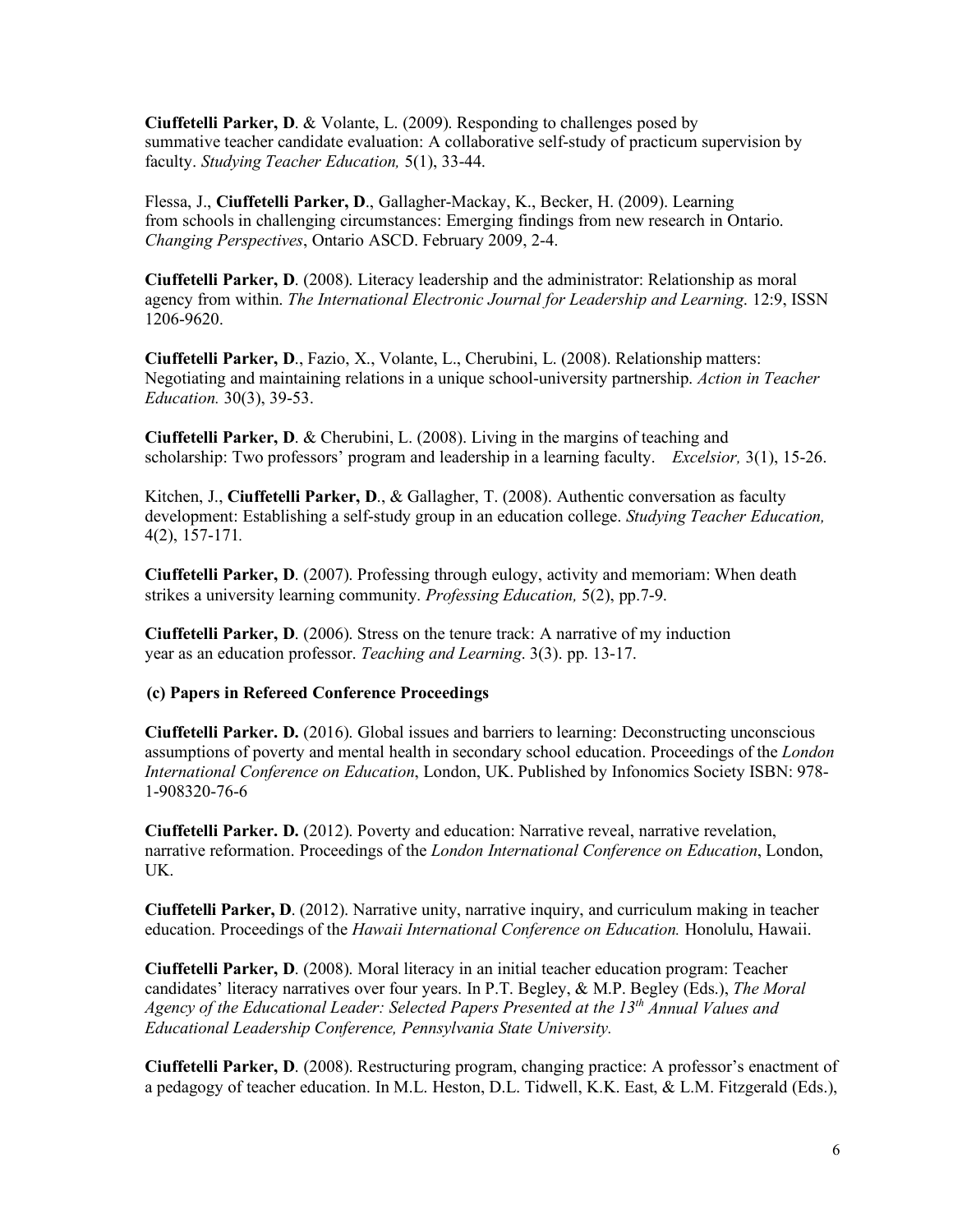*The Seventh International Conference on Self-Study of Teacher Education Practices*, Cedar Falls, IA, USA. ISBN 978-1-5539-156-2

 Kitchen, J., Gallagher, T., **Ciuffetelli Parker, D**., & Volante, L. (2007). The Brock self-study group in action: Examining teacher candidate evaluations. *International Study Association for Teachers and Teaching*, St. Catharines, Canada, July 2007.

 Gallagher, T., **Ciuffetelli Parker, D**., Kitchen, J., & Cherubini, L. (2007). Establishing a self-study group in a faculty of education. *International Study Association for Teachers and Teaching*, St. Catharines, Canada, July 2007.

 **Ciuffetelli Parker, D**. (2006). "Literacy leadership and the administrator: Relationship as moral agency from within." In P.T. Begley, & M.P. Begley (Eds.), *The Moral Agency of the Educational*  Leader: Selected Papers Presented at the 11<sup>th</sup> Annual Values and Educational Leadership  *Conference, Pennsylvania State University.* 

 **Ciuffetelli Parker, D**. (2006). Literacy narrative relationships: Self-study in collegial letters. In M.L. Heston, D.L. Tidwell, K.K. East, & L.M. Fitzgerald (Eds.), *The Sixth International Conference on Self-Study of Teacher Education Practices*, Cedar Falls, IA, USA. ISBN 978-1-55339-142-5

## **(d) Journals Edited**

**Kitchen, J.** & Ciuffetelli Parker, D. (Eds.) (2011). *Brock Education, 20*(2). http://brocked.ed.brocku.ca

 Ciuffetelli Parker, D. & **Kitchen, J.** (Eds.) (2010). *Brock Education, 20*(1). http://brocked.ed.brocku.ca

**Kitchen, J.** & Ciuffetelli Parker, D. (Eds.) (2010). *Brock Education, 19*(2) http://brocked.ed.brocku.ca

 Ciuffetelli Parker, D. & **Kitchen, J.** (Eds.) (2009). *Brock Education, 19*(1). http://brocked.ed.brocku.ca

 **Kitchen, J.** & Ciuffetelli Parker, D. (Eds.) (2009). *Brock Education, 18*(2). http://brocked.ed.brocku.ca

## **(e) Publications in Non-Refereed Journals, Newspapers/Media and Editorials**

 **Ciuffetelli Parker, D.** (2017). *Youth Strategy Research Partnership*. Preliminary Research Report to Durham District School Board Council. June 5, 2017. Durham, Ontario.

 **Ciuffetelli Parker, D.** (2013). Leadership in tight times: Shining your light by leading against storied assumptions of children and youth affected by poverty. *Principal Connections, 16(3),16-18*.

**Ciuffetelli Parker, D**. (2013). To my students: Be grateful and be brave. Column in the *St.Catharines Standard*. October 17, 2013.

**Ciuffetelli Parker, D**. (2013). Sweet sorrow of parting with summer. Column in the *St.Catharines Standard*. August 29, 2013.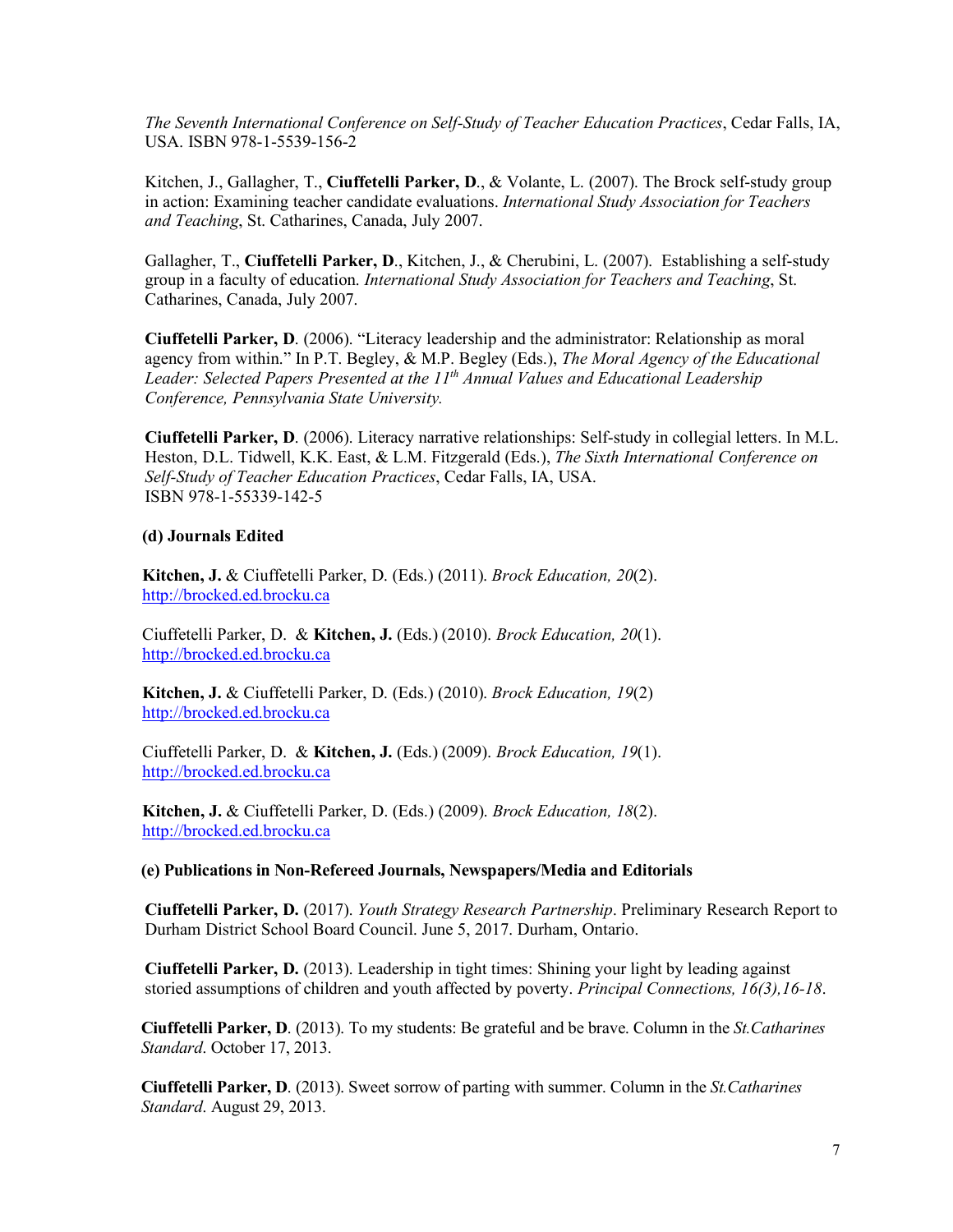**Ciuffetelli Parker, D**. (2013). A lesson on food after the storm. Column in the *St.Catharines Standard*. July 13, 2013.

**Ciuffetelli Parker, D.** (2013). Inequality in our Schools: On which side of the tracks? Column in the *St. Catharines Standard*. May 30, 2013.

**Ciuffetelli Parker, D.** (2013). Parent engagement versus involvement. Column in the *St.Catharines Standard*. April 6, 2013.

**Ciuffetelli Parker, D.** (2013). Every child must feel they belong. Column in the *St. Catharines Standard*. February 20, 2013.

**Ciuffetelli Parker, D**. (2013). What brings brighter days in tight times? Column in *The St. Catharines Standard*. January 5, 2013.

**Ciuffetelli Parker, D.** (2012). Educationally speaking, what's the point of your story? Column in *The St. Catharines Standard.* November 22, 2012.

 Kitchen, J., & **Ciuffetelli Parker, D**. (2011). Editorial, Teachers as fountainheads of curriculum making: Challenges and possibilities. *Brock Education.* 20 (2), 1-3.

 **Ciuffetelli Parker, D**., & Kitchen, J. (2010). Editorial, Making practice of curriculum: Curriculum making in teaching and teacher education. *Brock Education*. 20(1). 1-3.

 Kitchen, J., & **Ciuffetelli Parker, D**. (2010). Editorial, Teachers as bridges: Educating for a better tomorrow. *Brock Education.* 19(2), 1-3.

 **Ciuffetelli Parker, D**., & Kitchen, J. (2009). Editorial, Teaching and teacher education research in Canada. *Brock Education*. 19(1), 1-3

 Kitchen, J. & **Ciuffetelli Parker, D**. (2009). Continuity and change: Inquiry into teacher education practices. *Brock Education.* 18(2), 1-3.

 **Ciuffetelli Parker, D**. & Becker, H. (2008). Success stories in challenging circumstances: Case Studies of schools working with children and communities affected by poverty. *Voice,* 10(5), 9-10.

 **Ciuffetelli Parker, D**. (2007). "Becoming a teacher: Case studies for teaching practice" in D. Ciuffetelli Parker (Ed.) *Case Studies: Understanding Teaching and Learning.* Pearson Publishing, Toronto. pp. xi-xix. \*

#### **(f) Papers Delivered at Professional Meetings**

#### **i) Refereed Conference Papers**

 **Ciuffetelli Parker, D.,** Battagli, C., Markovski, J. (March 2018). Educating for Youth. *Ontario Education Research Symposium*. Toronto, Ontario.

 **Ciuffetelli Parker, D.** (Accepted paper, 2018). Peace together: Collaborative research towards a human rights youth strategy in teaching and teacher education. *Annual Meeting of the Canadian*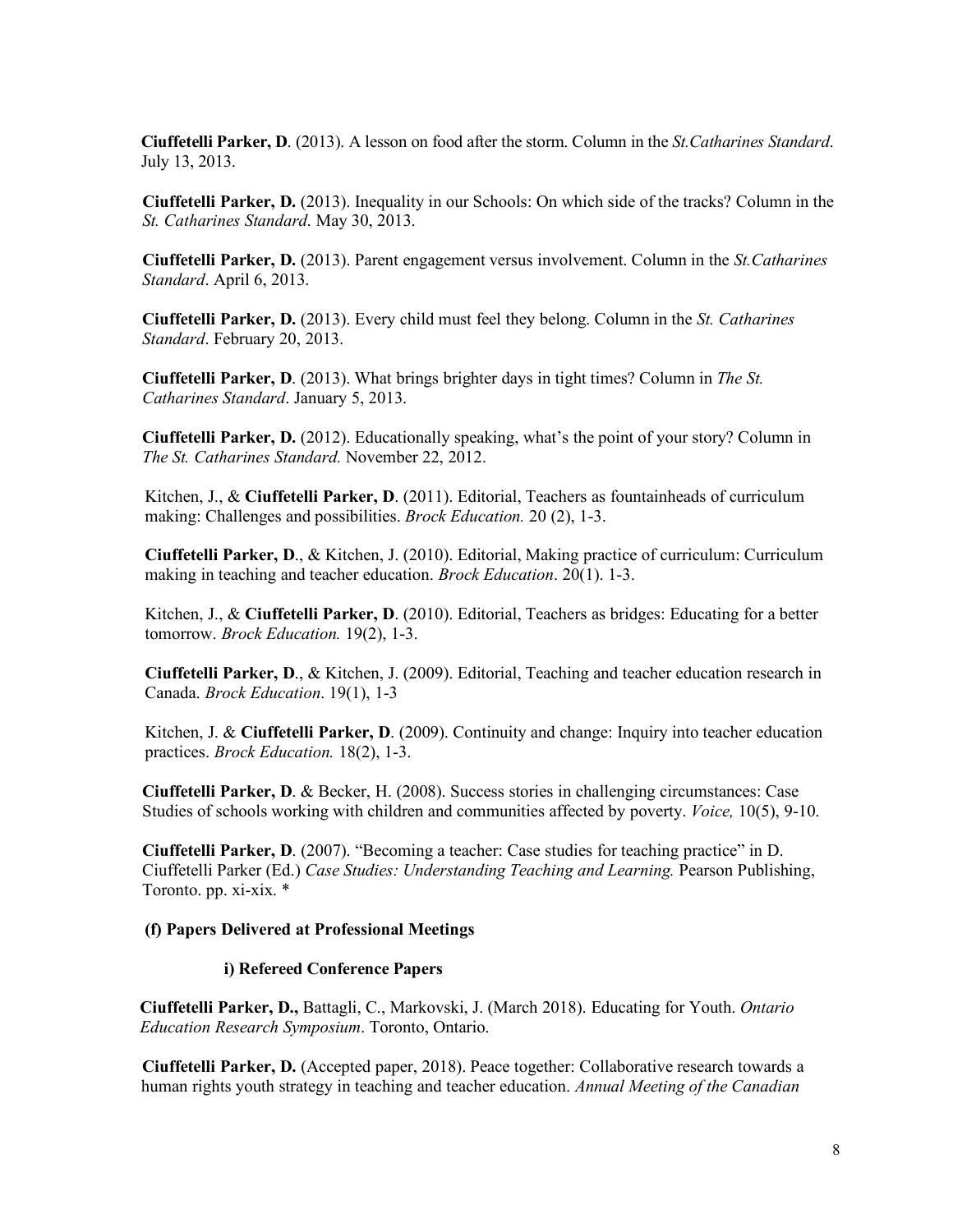*Society for Study of Education (CSSE),* Regina, Saskatchewan. (Unable to attend conference due to unexpected circumstances).

 **Ciuffetelli Parker, D.** (Submitted conference symposium paper, for AERA 2018). Policy, curriculum reform, and public confidence: Dialogic knowledge building to re-shape lives on the boundaries of policy prescriptions, poverty, and professional identity. *Division K, AERA*, New York 2018. Rejected, notwithstanding exemplary blind review points (all 5 pts per area, the highest allotted per criteria)

 Howe, D. & **Ciuffetelli Parker, D.** (Submitted symposium conference paper, for AERA 2018*). Comparative Pedagogies: Comparative Ethnographic Narrative and Literacy Narratives***.** *Narrative research SIG, AERA*, New York 2018. Rejected, with excellent review points per criteria.

 **Ciuffetelli Parker, D.** (November 2017). How is diversity of students enacted in faculties of education? Student voice to inform a diversity and equity strategy in teacher education. *CATE Working Conference*. Halifax, N.S.

 **Ciuffetelli Parker, D.** (June 26, 2017). *Changing Mindset in Changing World*. The Canadian International Conference of Education. Toronto. University of Toronto, Mississauga campus.

 **Ciuffetelli Parker, D**. (May, 2017). Tight times and education in secondary schools: Youth strategy in issues relating to poverty, mental health, and academic emotional success. *Annual Meeting of the Canadian Society for Study of Education (CSSE),* Toronto, ON.

 Flores, M. & **Ciuffetelli Parker, D**. (April, 2017). Teacher Education in Portugal and Canada: Challenges and Opportunities in Adverse Times. Invisible College, *AERA*, San Antonio, Texas.

 **Ciuffetelli Parker, D**. (December, 2016). Literacy narratives as curriculum making: The 3Rs to unpack social justice issues in education. *ISATT Regional Conference*, Haifa, Israel.

 **Ciuffetelli Parker, D.** (November, 2016). Global issues and barriers to learning: Deconstructing unconscious assumptions of poverty and mental health in secondary school education. *London International Conference on Education*, London, UK.

 **Ciuffetelli Parker, D**. (May 31, 2016). When mindset meets practice: Narratively deconstructing unconscious assumptions of poverty and mental health in secondary education. *Annual Meeting of the Canadian Society for the Study of Education* (CSSE). Calgary, Alberta.

 **Ciuffetelli Parker, D**., **Griffin, S., Fleet, C., Mitton-Kukner, J., Murray Orr, A., & Pushor, D**. (May 30, 2016). Problematizing the complexities in teacher education programs: Discourses in the narrative inquiry teacher education discourse community. *Annual Meeting of the Canadian Society for the Study of Education* (CSSE). Calgary, Alberta.

 Griffin, S., **Ciuffetelli Parker, D**., Fleet, C., Mitton-Kukner, J., Murray Orr, A., & Pushor, D. (May 22, 2016). Taking root: Developing a narrative inquiry discourse community among teacher  educators. *Narrative Soundings: Narrative Inquiry in Music Education (NIME) Conference.* Urbana-Campaign, Illinois, USA.

 **Ciuffetelli Parker, D**., Fleet, C., Griffin, S., Mitten, J., Orr, A.M., & Pushor, D. (June 1, 2015). Narrative inquiry teacher education discourse community: Enacting knowledge and pedagogy. Paper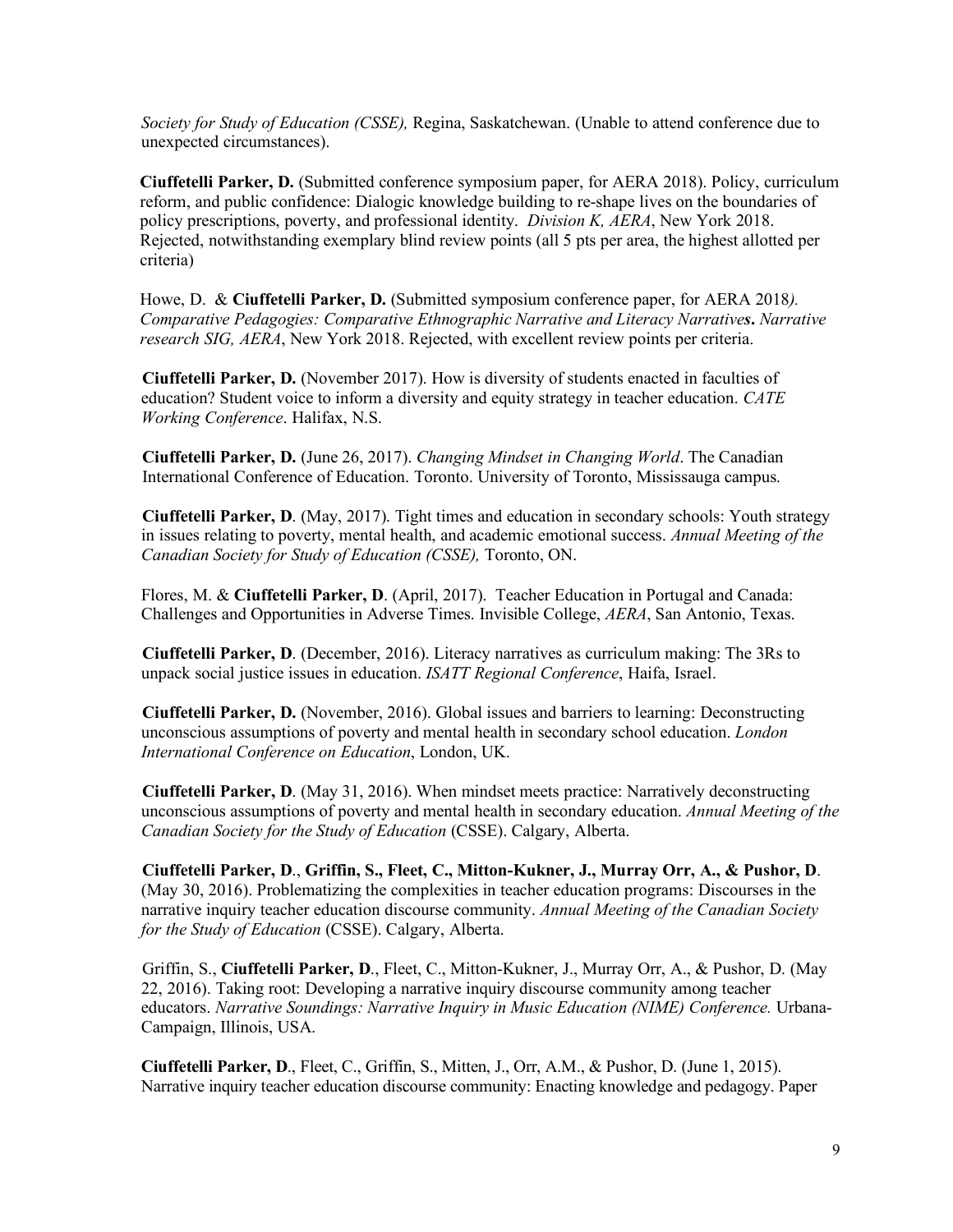presented in equal authorship. *Annual Meeting of the Canadian Society for the Study of Education*  (CSSE). Ottawa, ON.

 McQuirter, R. & **Ciuffetelli Parker, D.** (June 2, 2015). Pre-service teachers as literacy leaders: Teacher candidates and teacher educators leading together in a blended learning environment. *Annual Meeting of the Canadian Society for the Study of Education* (CSSE). Ottawa, ON.

Ciuffetelli Parker, D. (April 20, 2015). Literacy narratives for 21<sup>st</sup> century curriculum making: The 3Rs to excavate diverse issues in education. Symposium, *AERA,* Chicago, Illinois.

 **Ciuffetelli Parker, D**. & McQuirter, R. (May 7 2015). Authentic, engaging blended learning in a teacher education classroom. *CONNECT Conference*, Niagara Falls, ON.

 **Ciuffetelli Parker, D**. & Pushor, D. (May, 2014). Creating a narrative inquiry teacher education discourse community. *CSSE,* St. Catharines, ON.

 Mogadime, D., O'Sullivan, M., **Ciuffetelli Parker, D**., Fleet, C., & Radersma, K. (May, 2014). Equal authorship. Paper Panel invitation to SURE Knowledge Mobilization Event. Panel discussion from symposium entitled: Questioning the Enactment of Diversity in Teacher Education and Schooling. D. Ciuffetelli Parker entitled*: The Invisible Poverty: Educating Against Storied Assumptions of Students and Families.* Paper delivered at CSSE, Brock University, St.Catharines, (SURE event for Knowledge Mobilization Day). May 26, 2014.

 Pushor, D. & **Ciuffetelli Parker, D.** (May, 2014). Through a curriculum of parent: Reforming storied assumption of parents and poverty. *CSSE*, St. Catharines, ON.

 Pushor, D., & **Ciuffetelli Parker, D**. (September 2013). Reformation of Storied Assumptions of Parents and Poverty. Presented at the 9th International *ERNAPE Conference*. Lisbon, Portugal, September 2013.

 Gagne, A, Schmidt, C., Serebim, W., Segida, L., **Ciuffetelli Parker, D**. (June 3, 2013). At the Intersection of Diverse Teachers and Diverse Learners*.* Symposium. *CSSE*, Victoria, BC.

 Grenville, H. & **Ciuffetelli Parker, D.** (June 3, 2013). Narratives of experience of a student and a teacher living and working in a rural school affected by poverty. *CSSE*, Victoria, BC.

 **Ciuffetelli Parker, D.** (May 1, 2013) A school community and stories of poverty: Narrative reveal, narrative revelation, narrative reformation. *American Education Research Association* (AERA). San Francisco, USA.

 **Ciuffetelli Parker, D**. & Craig, C. (April 28, 2013). Stories of poverty – poverty stories: An international inquiry. *American Education Research Association* (AERA). San Francisco, USA.

 **Ciuffetelli Parker, D.** (November 2012). Poverty and education: Narrative reveal, narrative revelation, narrative reformation. *London International Conference on Education*, London, UK.

 **Ciuffetelli Parker, D**. (May 2012). Tight times: Teaching against storied assumptions of children and communities affected by poverty. *Narrative Matters*. May 30, 2012, Paris, France.

 **Ciuffetelli Parker, D**. (January 2012). Narrative unity, narrative inquiry, and curriculum making in teacher education. *Hawaii International Conference on Education.* January 5, 2012*.* Honolulu, Hawaii.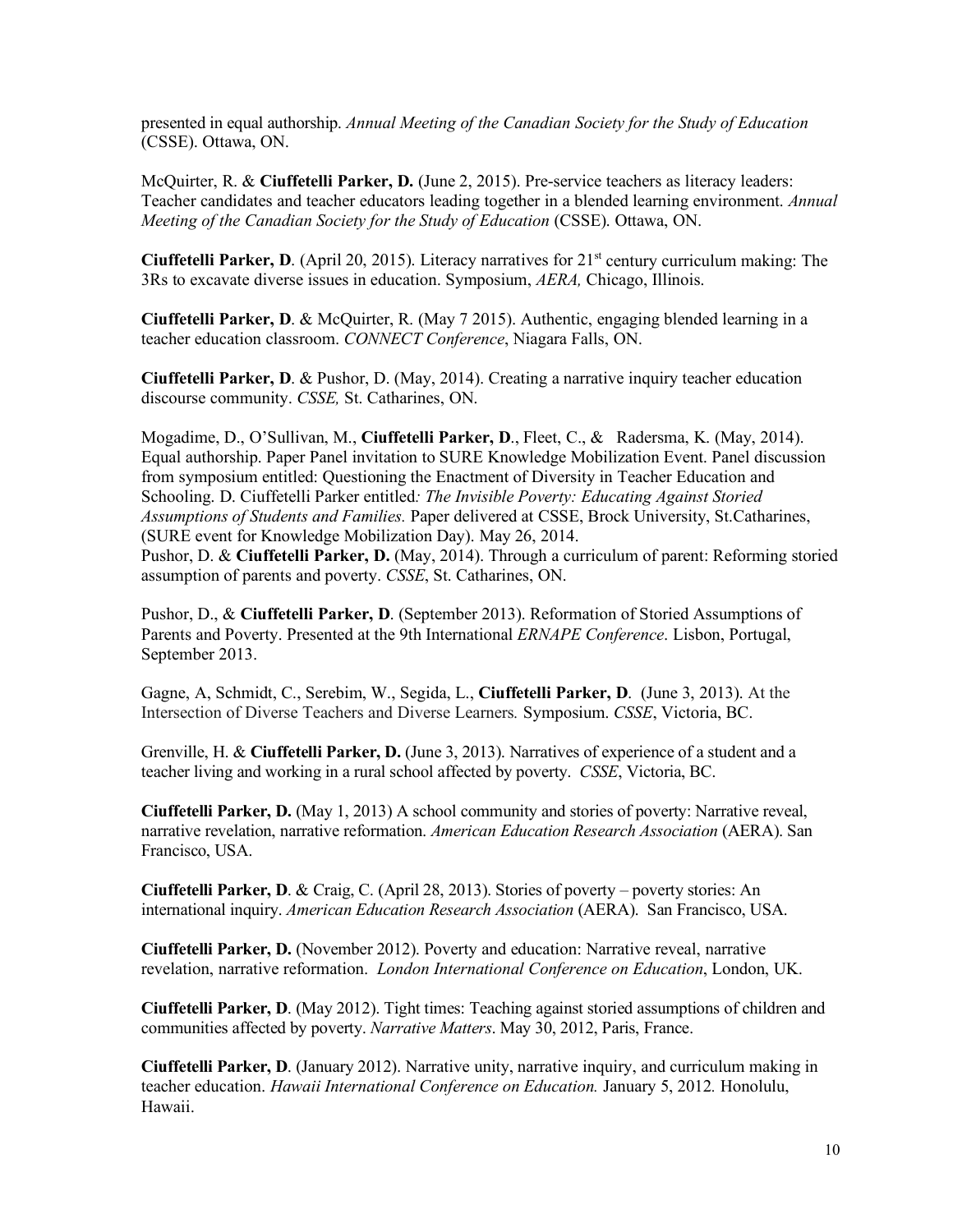**Ciuffetelli Parker, D**. (April 2011). Success at what cost: Dilemmas of the hero teacher image in schools affected by poverty. *American Education Research Association* (AERA). New Orleans, Louisiana.

Louisiana.<br>Craig, C., Cutri, R., Griffin, S., Kitchen, J., **Ciuffetelli Parker, D.,** Pushor, D. (April 2011). Book Symposium: Narrative inquiries into curriculum making in teacher education. *American Education Research Association*. New Orleans, U.S.A.

 **Ciuffetelli Parker, D**. & Flessa, J. (May 2009). Poverty and education in Ontario elementary schools: What education faculties can do? *Ministry of Education/Faculties of Education Forum*, Toronto, Ontario.

 **Ciuffetelli Parker, D**. & Becker, H. (May 2009). Case studies of school community and climate: Success narratives of schools in challenging circumstances. *Annual Meeting of the Canadian Society for the Study of Education* (CSSE). Ottawa, ON.

 **Ciuffetelli Parker, D.** (May 2009). Connecting our self-study community work to a scholarship of study. *Annual Meeting of the Canadian Society for the Study of Education* (CSSE). Ottawa, Ontario**.** 

 **Ciuffetelli Parker, D.** (April 2009). What's worth writing for: Four years of an adult literacy application towards teacher induction. *American Educational Research Association*, San Diego.

 **Ciuffetelli Parker, D**., Flessa, J., Becker, H., & Gallagher-Mackay, K. (April, 2009). Success stories of schools in challenging circumstances: Case studies of school community, climate, and culture. *American Educational Research Association*, San Diego, USA.

 Flessa, J**., Ciuffetelli Parker, D**., Gallagher-Mackay, K., & Becker, H. (April, 2009). Narratives of success in challenging circumstances: Case studies of elementary schools, Ontario, Canada. *American Educational Research Association*, San Diego, USA.

 McAdie, P., Flessa, J., **Ciuffetelli Parker, D**. (February, 2009). Poverty and education in Ontario elementary schools: A research collaboration. *Ontario Education Research Symposium*, Toronto, Ontario.

 **Ciuffetelli Parker, D**. (October, 2008). Moral literacy in an initial teacher education program: Teacher candidates' literacy narratives over four years. *Presented at the 13th Annual Values and Educational Leadership Conference,* Victoria, B.C.

 **Ciuffetelli Parker, D**. (August, 2008). Restructuring program, changing practice: A professor's enactment of a pedagogy of teacher education. *International Conference on Self-Study of Teacher Education Practices*, Herstmonceux Castle, East Sussex, United Kingdom.

 **Ciuffetelli Parker, D**., Goldblatt, P., Smith, D. (June 2008). Teacher education partnerships: Integration of case studies within an initial teacher education program. *Annual Meeting of the Canadian Society for the Study of Education* (CSSE). Vancouver, BC.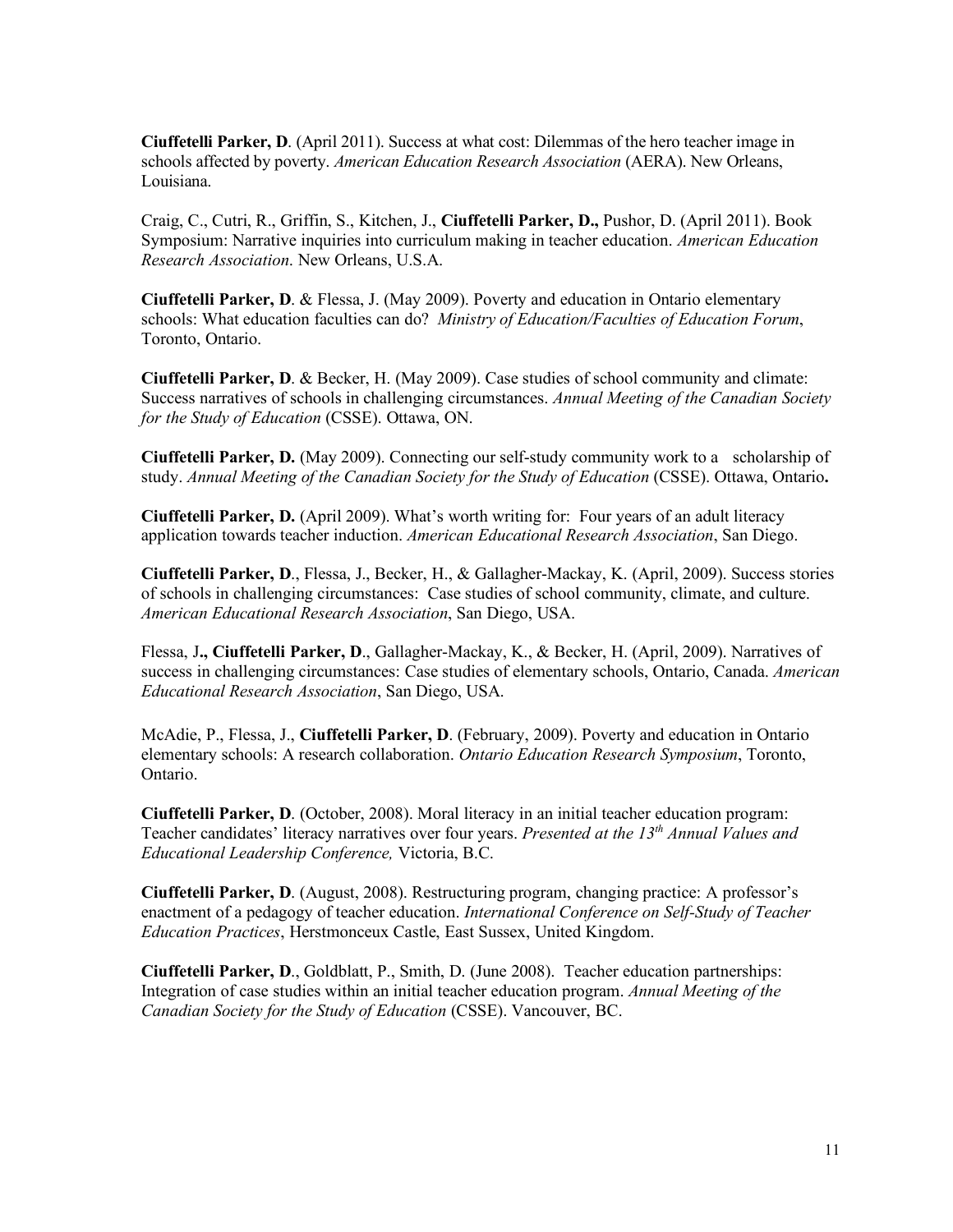**Ciuffetelli Parker, D**. (May, 2008). Pre-service teacher literacy narratives: A professional writing practice towards teacher induction. *Annual Meeting of the Canadian Society for the Study of Education* (LLRC). Vancouver, BC.

 **Ciuffetelli Parker, D**. (May, 2008). Writing becomes you: Using narrative in a pre-service education  program. *Narrative Matters 2008.* Toronto, Ontario.

 Griffin, S., **Ciuffetelli Parker, D**., Kitchen, J. (May, 2008). Coming to a new circle: Carrying stories into a self-study context of teacher education. *Narrative Matters 2008*. Toronto, ON.

 Gallagher, T., Kitchen, J., **Ciuffetelli Parker, D**., Figg, C., Griffin, S. (March, 2008). Establishing and sustaining community: The second year of a self-study group in a faculty of education. *Annual General Meeting of the American Educational Research Association*, New York, NY.

 Cherubini, L. & **Ciuffetelli Parker, D**. (May, 2007). Living in the margins of teaching and scholarship: Two professors' program and study in a learning faculty. *Annual Meeting of the Canadian Society for the Study of Education* (CSSE). Saskatoon, SK.

 Volante, L. & **Ciuffetelli Parker, D**. (May, 2007). Reconciling summative teacher candidate evaluation within a formative assessment framework: A collaborative self-study. *Annual Meeting of the Canadian Society for the Study of Education* (CSSE). Saskatoon, SK.

 Gallagher, T. L., Kitchen, J., **Ciuffetelli Parker, D**. (May, 2007). Collaborative self-study of new professors in a learning faculty. *Annual Meeting of the Canadian Society for the Study of Education*  (CSSE). Saskatoon, SK.

 Kitchen, J., Gallagher, T., **Ciuffetelli Parker, D**., & Volante, L. (July, 2007). The Brock self-study group in action: Examining teacher candidate evaluations. *International Study Association for Teachers and Teaching*, St. Catharines, Ontario.

Gallagher, T., Ciuffetelli Parker, D., Kitchen, J., & Cherubini, L. (July, 2007). Establishing a self- study group in a faculty of education. *International Study Association for Teachers and Teaching*, St. Catharines, Ontario.

 **Ciuffetelli Parker, D**. (April, 2007). Letter writing and becoming a teacher: Using narrative in pre- service teacher education *Annual General Meeting of the American Educational Research Association*, Chicago, USA.

 **Ciuffetelli Parker, D**. (April, 2007). Pre-service teacher literacy narratives: A critical development  approach. *Annual General Meeting of the American Educational Research Association*, Chicago, USA.

 Volante, L., **Ciuffetelli Parker, D**., Fazio, X., Cherubini, L. (February, 2007). Fostering school- university partnerships within teacher education programs. *Association of Teacher Educators Annual Meeting,* San Diego, California.

 **Ciuffetelli Parker, D**. (October, 2006). Literacy leadership and the administrator: Relationship as moral agency from within. *11<sup>th</sup> Annual Values and Educational Leadership Conference*, Victoria, B.C.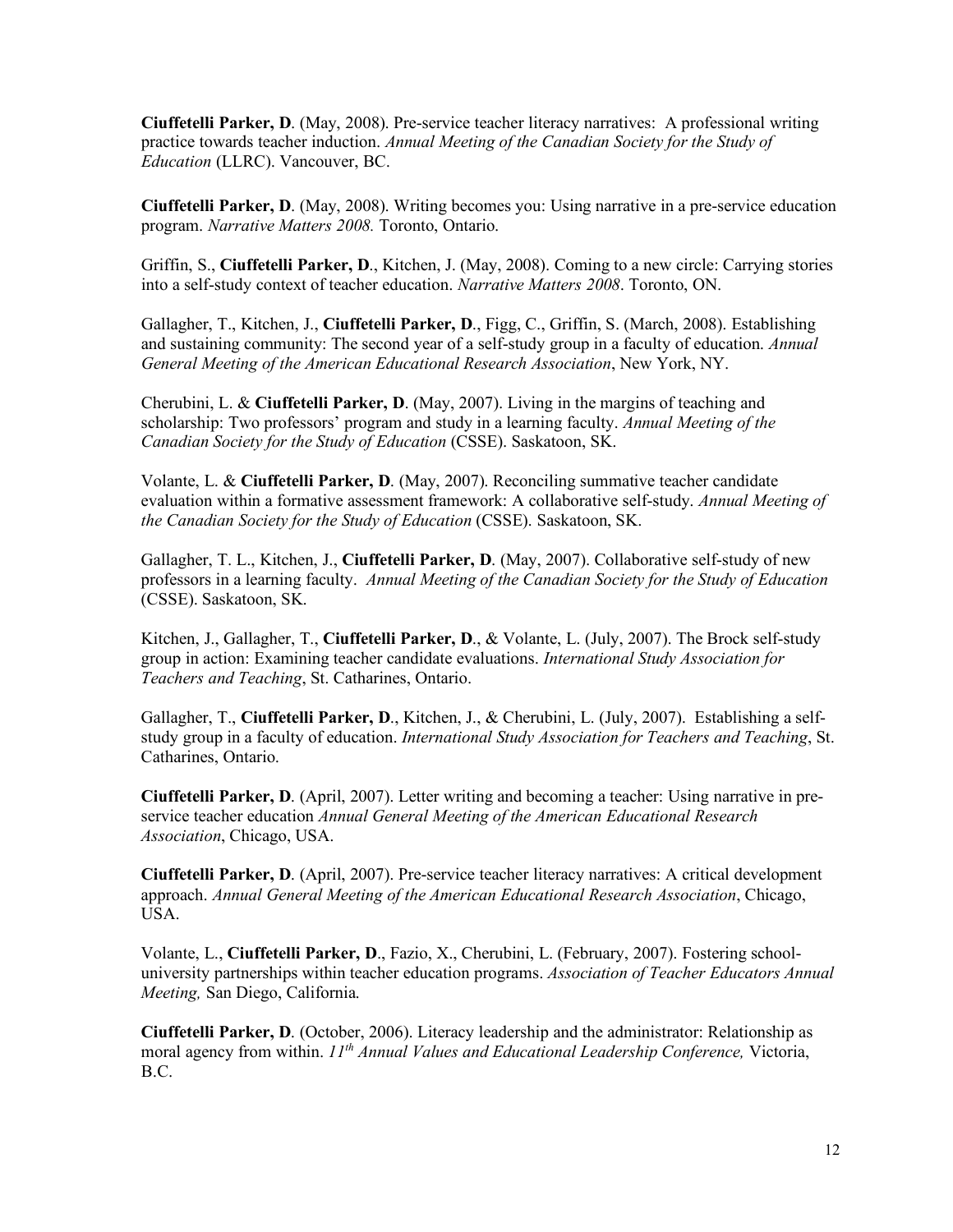**Ciuffetelli Parker, D**. (August, 2006). Literacy narrative relationships: Self-study in collegial letters.  *Conference on Self-Study of Teacher Education Practices*. Herstmonceux Castle, East Sussex, United Kingdom.

 **Ciuffetelli Parker, D**. (May, 2006). Stories of literacy: Relationship in collegial letters.  *Narrative Matters Conference.* Acadia University. Wolfville, Nova Scotia.

 **Ciuffetelli Parker, D**. (May, 2006). Literacy narratives: a critical development approach. *Canadian Society for the Study of Education Conference*. Toronto, Ontario.

 **Ciuffetelli Parker, D**. (May, 2006). Literacy narrative relationships: The teacher as writer.  *Canadian Society for the Study of Education Conference*. Toronto, Ontario.

 Cherubini, L. & **Ciuffetelli Parker, D**. (May, 2006). Re-conceptualizing program: Two professors' narrative of their induction into the learning faculty. *Canadian Society for the Study of Education Conference*. Toronto, Ontario.

 **Ciuffetelli Parker, D**. & Kitchen, J. (April, 2004). Corresponding Conversations: combining letters and conversations to create a powerful professional development tool for collaborative relationships and teacher development. *American Education Research Association*, San Diego, California.

 Kitchen, J. & **Ciuffetelli Parker, D**. (April, 2003). Corresponding Conversations, Corresponding Journeys of Inquiry. *American Education Research Association*, Chicago, USA.

DeCarrion, D., **Ciuffetelli, D**., Kitchen, J. Colalillo-Kates, I. & Marujo, M. (June, 1995). Teacher writing: A new genre. *Canadian Society for the Study of Education,* Montreal, Quebec.

## **ii) Invited Keynotes and Addresses**

 **Ciuffetelli Parker, D.** (February 8, 2018). Invited workshop to administrators. *Poverty and schools: What leaders need to know*. Niagara Catholic District School Board. Welland, ON.

 **Ciuffetelli Parker, D.** (November 22, 2017). Invited Keynote. Changing Mindset: What Matters in  Tough Times. *Embracing All Voices Through Family-School-Community Action Conference.*  Nipissing University. North Bay, ON.

 **Ciuffetelli Parker, D.** (November 15, 2017). Invited Workshop. Youth Strategy Collaborative: The Making of a Community of Practice. Workshop invitation to RSEKN (Reseau de Savoir Sr L'Equite/Equity Knowledge Network) Launch, Ottawa, ON.

 **Ciuffetelli Parker, D.** (October 10, 2017). Public Address. Youth Summit: Changing Mindset in a Changing World opening address. 250 educators, youth, parents and community organizations in attendance from Durham and Niagara. Brock University. St. Catharines.

 **Ciuffetelli Parker, D.** (June 26, 2017). Invited Keynote. Changing Mindset in Changing World. *The Canadian International Conference of Education*. Opening keynote. Toronto. University of Toronto, Mississauga campus.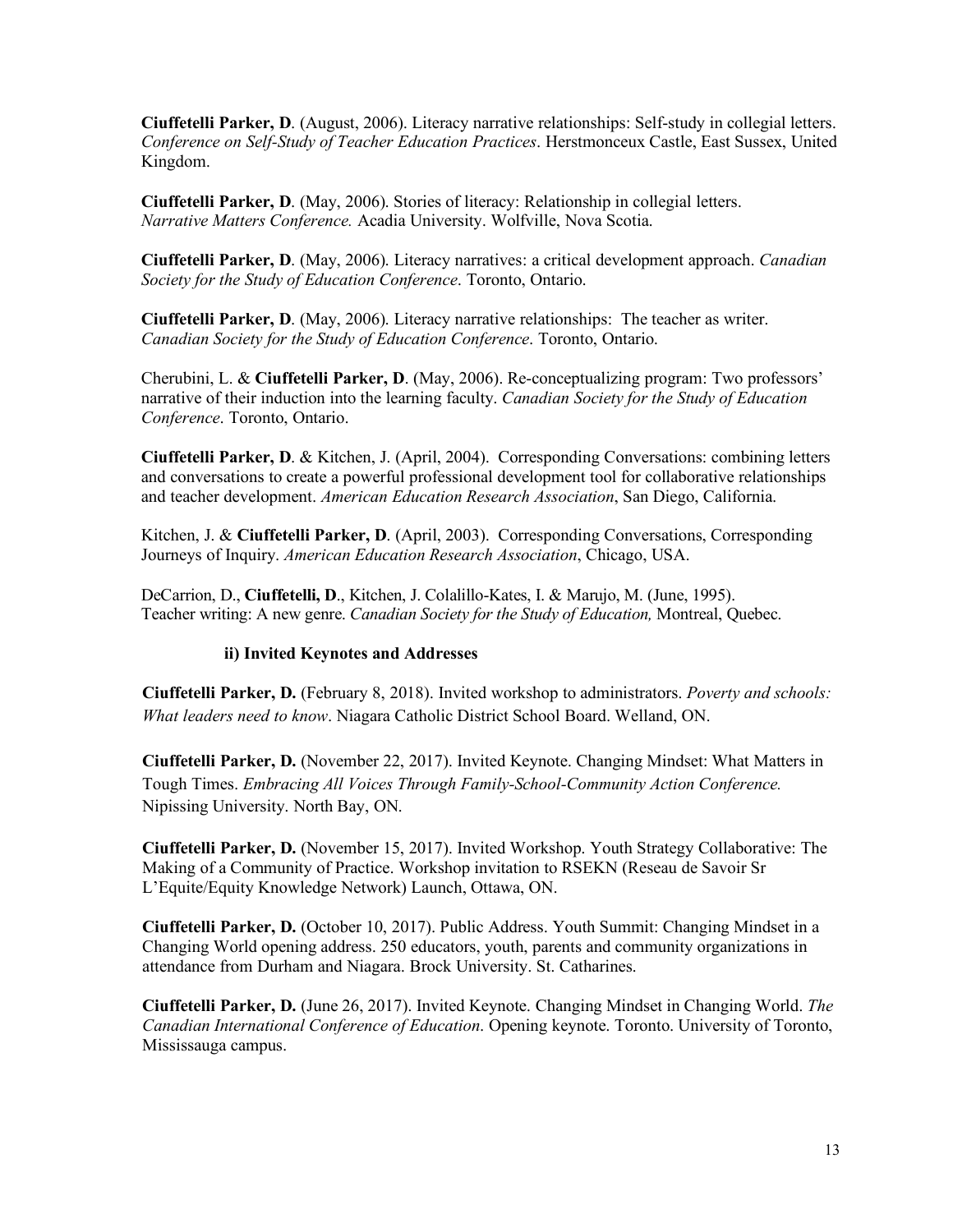**Ciuffetelli Parker, D** (June 5, 2017). Invited presentation to School Board Trustee Board Meeting of the Durham District School Board. Poverty, Well-being an Academic Success in Secondary Schools. How DDSB support a Youth Strategy framework: Report on preliminary research results.

 **Ciuffetelli Parker, D.** (January 23, 2017). Invited Presentation. Superintendents' Advisory Committee (SAC) of the Niagara Catholic District School Board. Invited talk on collaborative partnership of secondary school research in multiple school districts and with community agencies: report on the research collaborative. Presentation to all school district superintendents and director of education, Welland, ON.

 **Ciuffetelli Parker, D.** (November 23, 2016). Invited Address. Niagara Poverty Reduction Network. Invited to address/speak on new research in secondary school settings on poverty and intersection of mental health issues. Approximately 30 members of agencies for the reduction of poverty in Niagara, Welland, ON.

 **Ciuffetelli Parker, D.** (February 5, 2016). Invited Address. Poverty and Mental Health in Secondary School Education. Ontario Teachers' Federation Annual General Meeting Retreat. Special invited speaker to retreat for approximately 60 across-Ontario curriculum representatives to OTF, Barrie, ON.

 **Ciuffetelli Parker. D.** (October 24, 2015). Invited Keynote. Changing Mindset. Approximately 200 audience members, educators/community organizations. Durham District School Board. Poverty Symposium. Durham, Ontario

 **Ciuffetelli Parker, D.** (February 10, 2015). Invited Keynote. Poverty is visible and invisible. *Quebec Ministry of Education*. Conference. Approximately 250 audience members/educators. Laval, Quebec.

 **Ciuffetelli Parker, D.** (February 17, 2015). Invited Presentation. School stories of poverty: Changing mindset and taking action. Approximately 100 Student Success Ministry Personnel. *Ontario Ministry of Education*, Toronto, ON.

 **Ciuffetelli Parker, D.** (April 11, 2014). Invited Keynote and Workshop. "Poverty is not destiny: Changing mindset in a changing world." Literacy Success: The Role of Communities and Schools in Supporting Families Affected by Poverty. Approximately 100 community members of youth  organizations. *Child & Youth Network*, London, ON.

 **Ciuffetelli Parker, D.** (March 20, 2014). Invited Keynote. "Who are we to judge?" The Poverty  Summit. *Dufferin Peel Catholic District School Board* for secondary school students, district wide. Mississauga Learning Centre, Mississauga, ON.

 **Ciuffetelli Parker, D.** (March 18, 2014). Invited Address. "School stories of poverty: The 3Rs for changing mindset and taking action." Half day workshop for new teachers, mentor teachers and administrators, district wide. *Niagara Catholic District School Board*. Holiday Inn, St.Catharines, ON.

 **Ciuffetelli Parker, D.** (December 12, 2013). Public Address. "Whatever anything is, it oughta begin by being personal." Public address hosted by CTLET and given to Brock faculty and administration for Teaching Tribute Day. Brock University.

 **Ciuffetelli Parker, D**. (September 28, 2013). Invited Speaker. "Poverty and schooling: Narrative  reveal, revelation and reformation." *Provincial Council of Women*. Toronto, ON.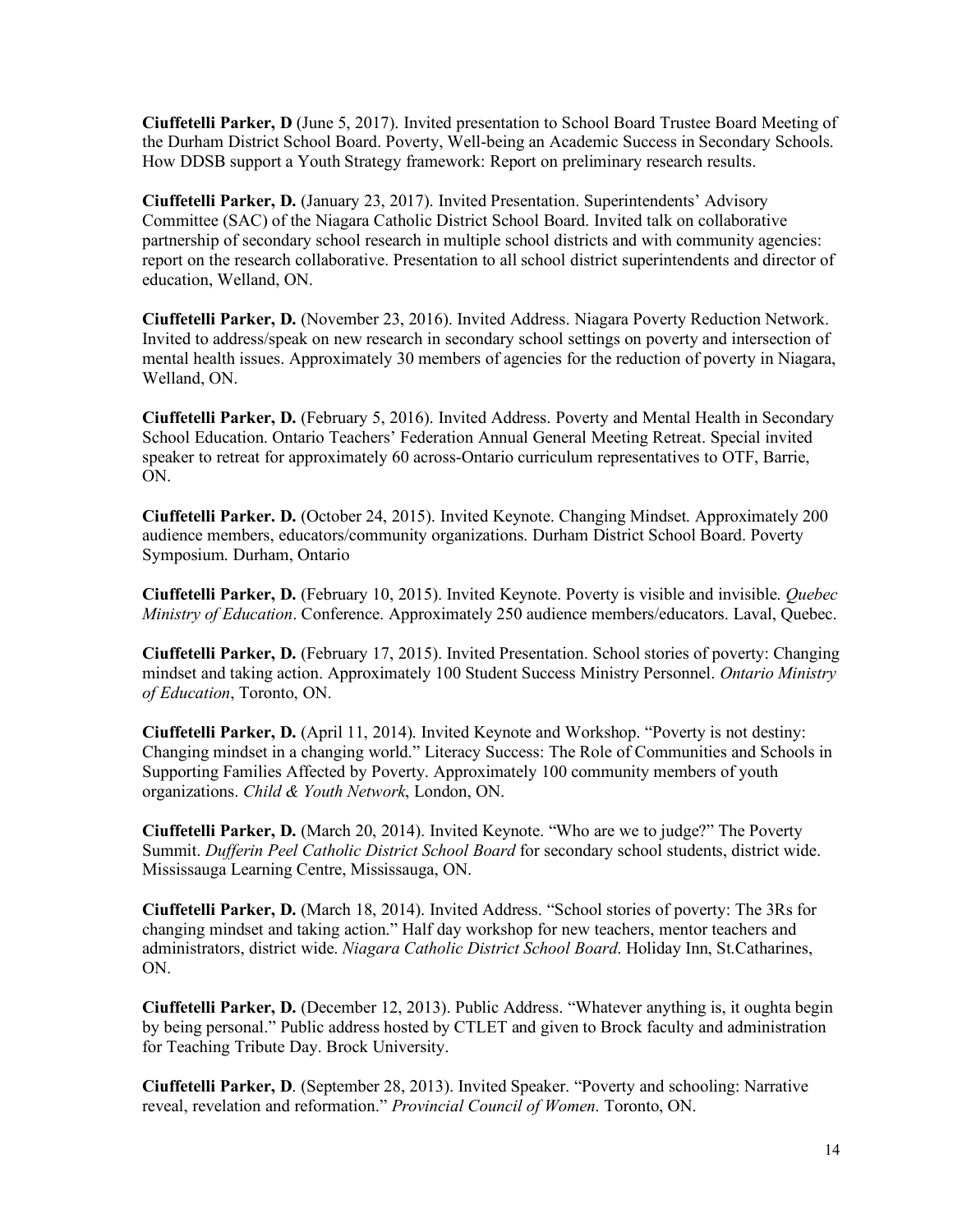**Ciuffetelli Parker, D** (March 1, 2013). Invited Keynote. "Teacher inquiry and the impact of research practice in schools." SSHRC supported event *SURE Conference* (teachers, administrators, educators) on topic of teacher inquiry & school university partnerships, teachers' work in critical topics (i.e. poverty and education), Wilfred Laurier, Brantford, ON.

 **Ciuffetelli Parker, D**. (March 16, 2013) Invited Keynote: "Let's Talk Poverty."  *Brock University Concurrent Education Conference*, March 16, 2013, St. Catharines, ON.

 **Ciuffetelli Parker, D. & Pushor, D.** (October 2012). Invited Presentation. *Teacher inquiry into storied assumptions of poverty and parents*. Ontario College of Teachers. Toronto, ON.

 **Ciuffetelli Parker, D**. (2012). Invited Address, *Convocation Address*, Brock University, June 2012. St.Catharines, ON.

 **Ciuffetelli Parker, D.** (September, 2012). Invited Speaker. "Advice to First Year Concurrent Students." *Concurrent Orientation*. Brock University, St.Catharines, ON.

 **Ciuffetelli Parker, D.** (November 2011). Speaker. Poverty in Ontario Schools. *Book Talk*, Brock University, St. Catharines, ON. (over 75 participants, book launch, faculty supported event). St. Catharines, ON.

 **Ciuffetelli Parker, D**. (November 2011). Media: Television taping. *Taking Niagara by Storm*. Interview by John Storm, topic: poverty and education. Niagara Falls, ON>

 **Ciuffetelli Parker, D.** (2009). Invited Speaker. "Poverty and education in Ontario schools." *Concurrent Education Conference*, Brock University, February 28, 2009. St.Catharines, ON.

#### **iii) Non-refereed Conference Papers and Symposia**

 **Ciuffetelli Parker, D.** (May 7, 2018). Changing mindset in a changing world: Educating against storied assumptions in schools. *Managing Information for Student Achievement (MISA)Learning Symposium Creating Conditions for Excellence*. London, ON.

 **Ciuffetelli Parker, D.** (November 15, 2017). Invited Workshop for Conference. Youth Strategy Collaborative: The Making of a Community of Practice. Workshop invitation to *RSEKN (Reseau de Savoir Sr L'Equite/Equity Knowledge Network) Launc*h, Ottawa, ON.\*

 **Ciuffetelli Parker, D.** (November 22, 2017). Invited Lecture. Changing mindset: What matters in teacher education. Nipissing University. North Bay, ON.

 **Ciuffetelli Parker, D.** (May 17, 2016). Research Celebration Symposium Grade 11 Leaders and Grade 9 Participants: Breaking the stigma of poverty and mental health. Grade 9. Approx. 300 grade 9 students. Superintendents (4), Mayors (2), Principal, Vice Principals, Parents and School Community Members, Dean of Education. Niagara Catholic District School Board. Grimsby, ON.

 **Ciuffetelli Parker, D.** (February, 2014). The road less traveled: Let's talk poverty. *Research Celebration 2014*. Poster Presentation. Brock University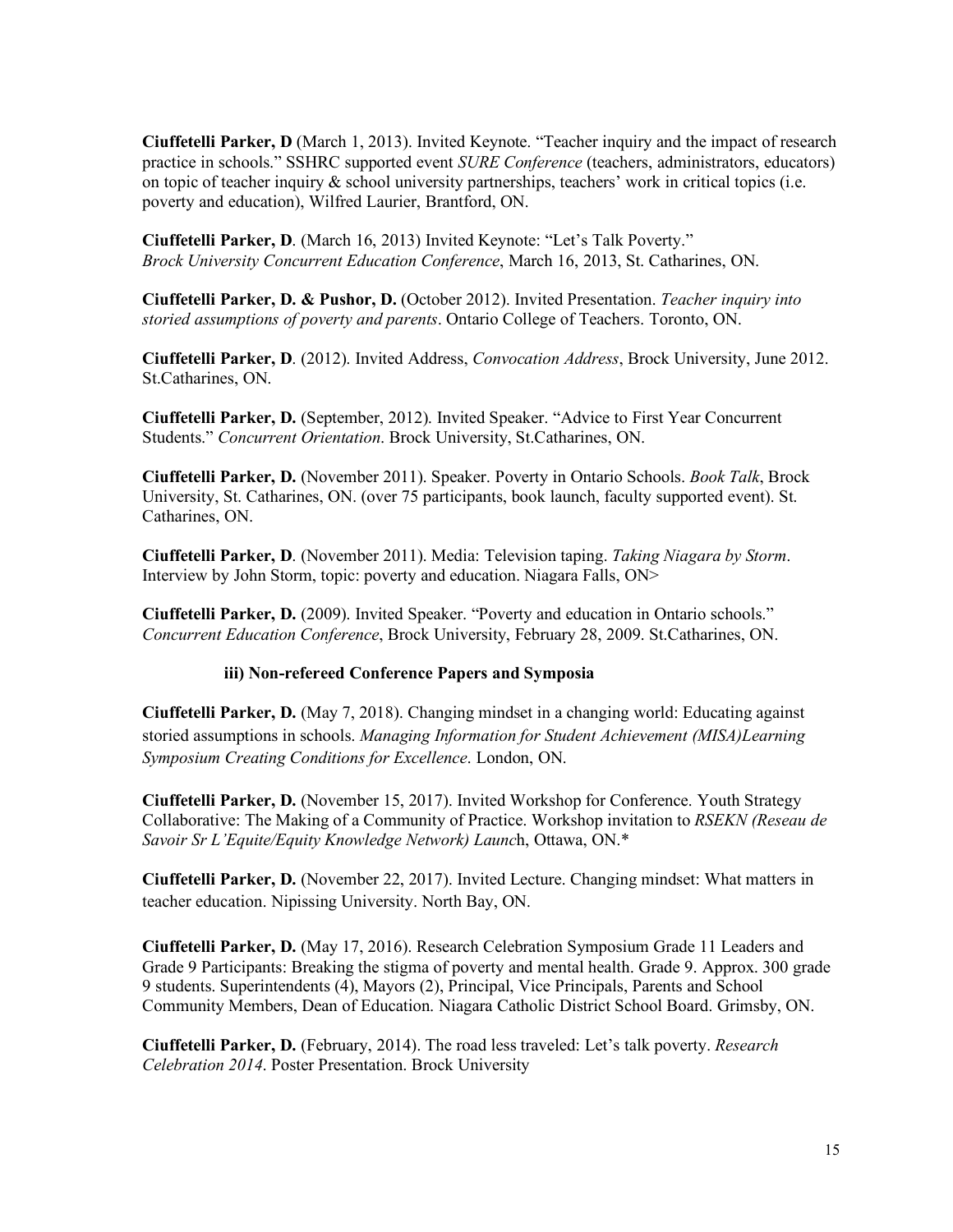**Ciuffetelli Parker, D.** (November, 2013). Poverty and the school story: 3Rs for Changing Mindsets*. Equity, engagement, teaching and learning conference. Accepting schools for all: Culture, context, curriculum, and climate*. Brock University.

 **Ciuffetelli Parker, D.** (March, 2012). Poverty and education in Ontario: What can teacher candidates learn? *Concurrent Education Conference*, March 2012, Brock University

 **Ciuffetelli Parker, D.,** & Flessa, J. (April 2010). Poverty and education in Ontario: A case study  report. *ETFO Poverty Symposium*, Hilton Hotel, Toronto, ON.

 **Ciuffetelli Parker, D**., & Flessa, J. (May 2009). "Poverty and education in Ontario elementary schools: What education faculties can do?" Presentation at the *Ministry of Education/Faculties of Education Forum*, Toronto, ON.

 **Ciuffetelli Parker, D**. & Becker, H. (2008). Narratives of success in challenging circumstances: Case studies of elementary schools. Presentation at the *Brock Colloquium*, November 2008.

 **Ciuffetelli Parker, D. & Flessa, J**. (2008). Success stories in challenging circumstances: Learning from Ontario schools. Panel Presenters and Opening Address of the *ETFO Poverty and Education Symposium*, October 2008, Toronto, ON.

 **Ciuffetelli Parker, D. & Flessa, J**. (2008). Success stories in challenging circumstances: Working together. Workshop conducted at the *ETFO Poverty and Education Symposium,* October 2008, Toronto, ON.

 **Ciuffetelli Parker, D**. & Volante, L. (May, 2007). A collaborative self-study of faculty professors: Evaluating teacher candidates during the practicum. *Ministry of Education/Faculties of Education Forum*, OISE/UT, Toronto, ON.

 **Ciuffetelli Parker, D**. & Volante, L. (January, 2007). Promoting reflection on assessment within a learning faculty: A collaborative self-study. *OTF/OADE Conference*, Toronto, ON.

 **Bennett, S., Ciuffetelli Parker, D., Volante, L., Zahos, M**. (May, 2006). "Brock University's Pre- service Internship Model". *Ministry of Education/Faculties of Education Forum*, Toronto, ON.

Bennett, S., Ciuffetelli Parker, D., Volante, L., Zahos, M. (January, 2006). Strengthening school university partnerships through an internship model: Brock's counseling group teacher education  programme. *OTF/OADE Innovations Conference*, Toronto. ON.

#### **(g) Contributions to Panels and Workshops, Media Presentations and Contributions**

 **Ciuffetelli Parker. D.** (October 24, 2015). Invited Workshop: Parent Engagement. Durham District School Board. Poverty Symposium. Durham, Ontario

 **Ciuffetelli Parker, D.** (October 14, 2015). Workshop for Teachers: Breaking the stigma of poverty and mental health. Approx. 40 teachers. Niagara Catholic District School Board. Grimsby, ON.

 **Ciuffetelli Parker, D.** (October 1, 2015). Workshop for Grade 10: Breaking the stigma of poverty and mental health. Grade 10 workshop. Approx. 300 students. Niagara Catholic District School Board. Grimsby, ON.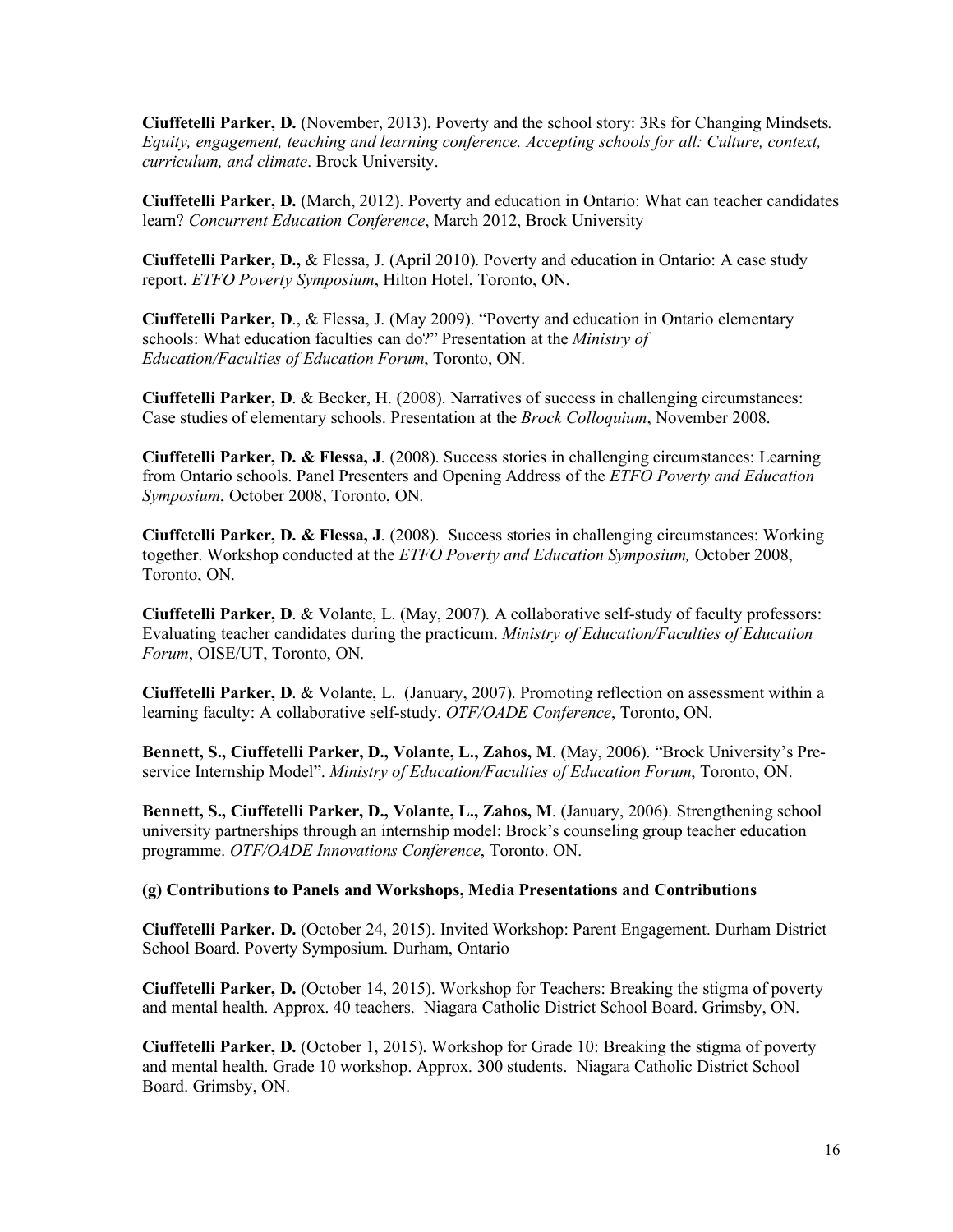**Ciuffetelli Parker, D.** (September 29, 2015). Workshop for Grade 12: Breaking the stigma of poverty and mental health. Grade 12 workshop. Approx. 200 students. Niagara Catholic District School Board. Grimsby, ON.

 **Ciuffetelli Parker, D.** (September 15, 2015). Workshop for Grade 11: Breaking the stigma of poverty and mental health. Grade 11 workshop. Approx. 300 students. Niagara Catholic District School Board. Grimsby, ON.

 **Ciuffetelli Parker. D.** (October 24, 2015). Invited Workshop: Parent Engagement. Durham District School Board. Poverty Symposium. Durham, Ontario

 **Ciuffetelli Parker, D.** (April 26, 2013). Invited Workshop. "Poverty and schooling: What can  leaders do*?" CPCO Principal's 2013 Conference*, Toronto, ON.

 **Ciuffetelli Parker, D**. (October, 2012). Media: TVO Television Interview/Taping*. TVO Why Poverty Campaign*. Poverty and Education. October 2, 2012. Toronto, ON.

 **Ciuffetelli Parker, D.** (September 2012). *Policy Brief Talk and Panel Discussion*. Poverty and Education: A Niagara Perspective. Niagara Community Observatory, Niagara Falls, ON.

 **Ciuffetelli Parker, D**. (September 2012). Media: Radio Interview*.* News Talk 610 CKTO with Tim Denis. Topic of poverty and education. September 13, 2012.

 **Ciuffetelli Parker**, **D**. Selected Columnist, 2012-2013. *St. Catharines Standard* Newspaper, Niagara Voices.

#### **(h) Editorial and Refereeing Duties**

#### **i) Editor, Peer-Refereed Journal**

2009-2011 *Editor,* Brock Education: A Journal of Educational Research and Practice

#### **ii) Section Editor, Peer-Refereed Journal**

- [An open-access, peer-reviewed journal, Frontiers in Education has a wide, global reach informed by sound theoretical frameworks and evidence-based 2018- present *Associate Editor,* Frontiers Education inquiry. https://www.frontiersin.org/journals/education#about
- [Cogent Education is an international multidisciplinary open access publishing imprint of Taylor & Francis, international in representation] **ISSN**: 2331-186X, 2014 – present *Editor* (editor on select manuscripts), Cogent Education education@CogentOA.com

#### **iii) Member, Journal Editorial Boards/Committees**

- 2018 present *Editorial Board Member*, Frontiers Education Journal
- 2014 present *Editorial Board Member*, Cogent Education Journal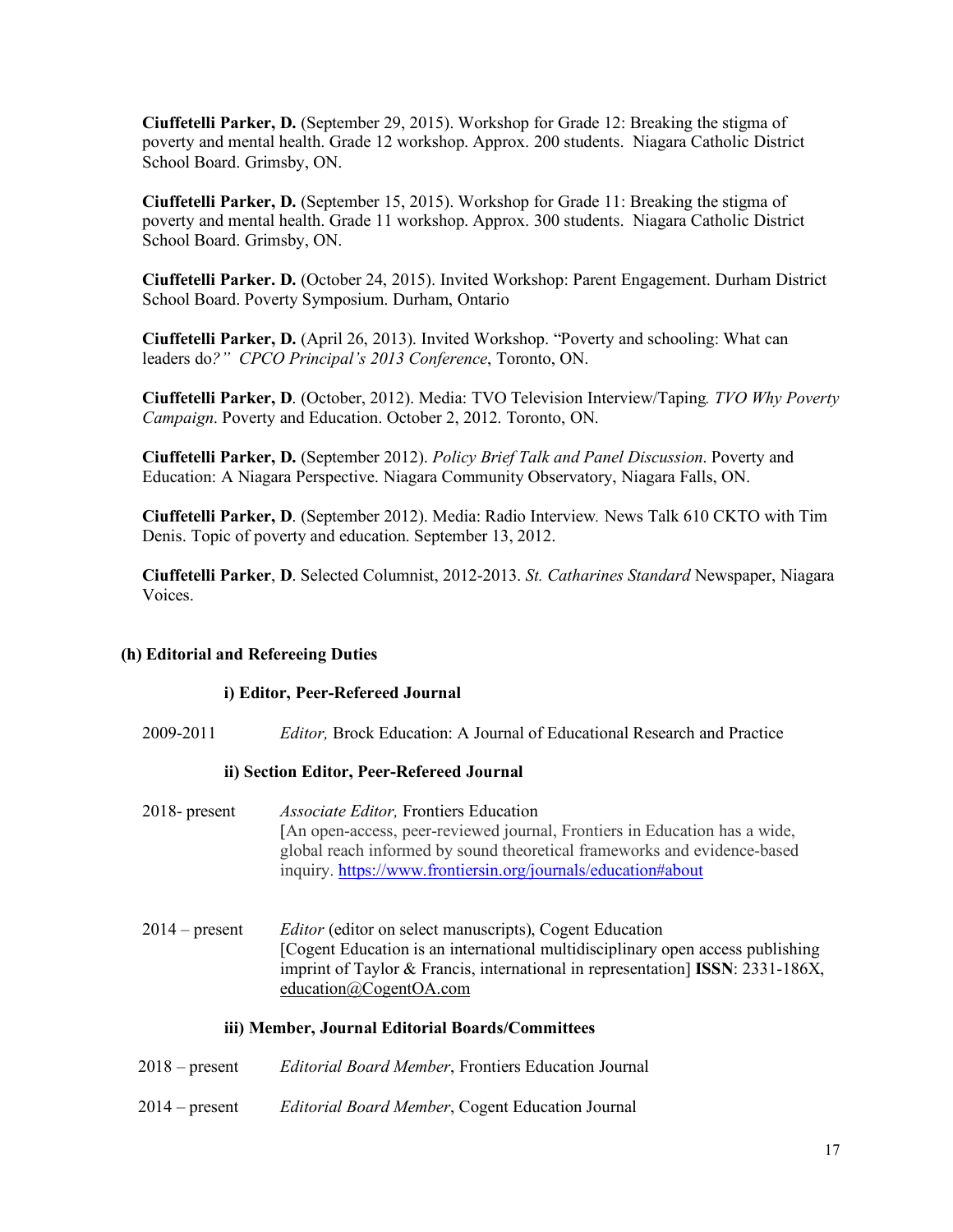## **iv) Reviewer for Books, Book Manuscripts and Book Proposals**

| 2015                             | Connelly, F.M. & Xu, S. Intercultural Reciprocal Learning in Chinese and<br><b>Western Education.</b> [Palgrave Macmillan Series Book Proposal Review]          |
|----------------------------------|-----------------------------------------------------------------------------------------------------------------------------------------------------------------|
| 2014                             | Rose, E. (2013). On reflection: An essay on technology, education, and the status<br>of thought in the twenty-first century. Canadian Scholar's Press, Toronto. |
| 2011                             | Brown, C., & Giles, J. Possibilities: Addressing poverty in elementary schools<br>[book manuscript, published 2012]                                             |
| 2006                             | Education Methods: A case study approach to professional<br>development. John Wiley & Sons, Canada. (2006).                                                     |
| 2005                             | <i>Education Methods.</i> John Wiley & Sons, Canada (book proposal)                                                                                             |
| v) Reviewer, Journal Manuscripts |                                                                                                                                                                 |
| 2016-                            | <b>Urban Education</b>                                                                                                                                          |
| 2015-                            | <b>Action in Teacher Education Journal</b>                                                                                                                      |
| 2014-                            | <b>Cogent Education</b>                                                                                                                                         |
| 2013-                            | Language and Literacy                                                                                                                                           |
| 2009-2011                        | <b>Brock Education Journal</b>                                                                                                                                  |
| 2012-2013                        | Teaching and Teacher Education                                                                                                                                  |
| 2006                             | <b>Teaching Education</b>                                                                                                                                       |

## **vii) Reviewer, Conference Proposal Submissions**

- **-** Canadian Society for the Study of Education
- **-** ISAAT Spain 12 papers reviewed 2017
- **-** American Education Research Association Conference
- **-** International Studies Association on Teachers and Teaching

## **(i) Contributions to Software Online Programming**

 **Ciuffetelli Parker, D**. (2007). Website content consultant and contract research and writing work for online publication: *MyLabSchool Canada.* Online publication, Pearson Publishing, Canada.

# **2. WORK SUBMITTED FOR PUBLICATION**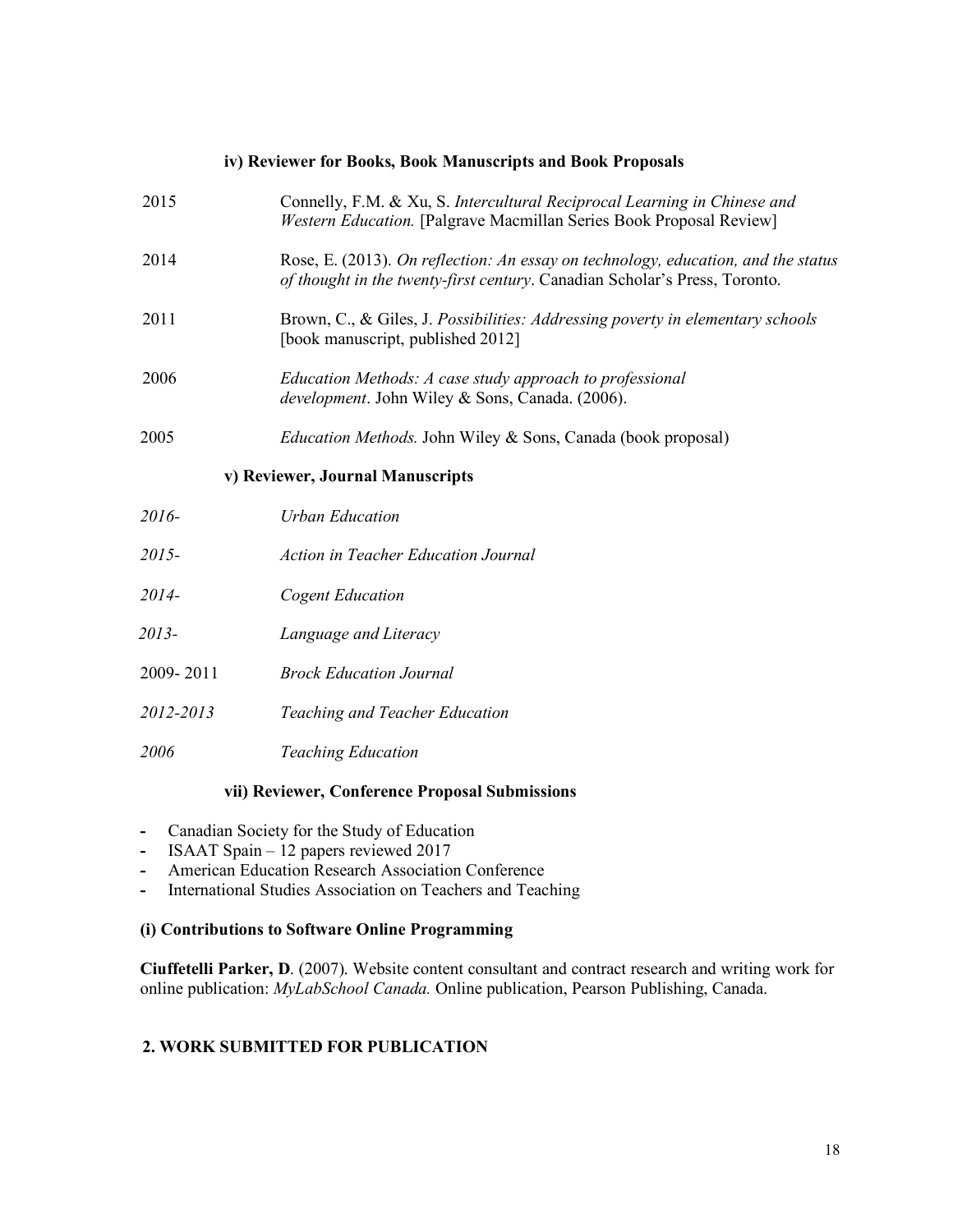**Ciuffetelli Parker, D.,** Mogadime, D., Ankomah,W. (Accepted, 2018). Diversity, curriculum making, and teacher education: Are we doing it right? *CATE Polygraph Book Series*. [Peer refereed book publication, expected publication fall 2018].

# **3. PATENTS APPLIED FOR OR RECEIVED (NOT APPLICABLE)**

## **4. GRANTS OBTAINED**

## **Summary of Grants Obtained**

| Internal Grants        |  |
|------------------------|--|
| <b>External Grants</b> |  |

## **Internal Funding**

| 2017 | <i>Principal Investigator.</i> Youth Summit: A social Justice Strategy to Address Poverty and<br>Mental Health in Secondary Students in secondary school education. Social Justice<br>Research Institute Community Grant. \$2000.00 |
|------|-------------------------------------------------------------------------------------------------------------------------------------------------------------------------------------------------------------------------------------|
| 2017 | Principal Investigator. Youth Summit: How Socioeconomic Factors Affect Well Being &<br>Academic Success. Discretionary Strategic Initiative Fund. Faculty of Education.<br>\$2500.00                                                |
| 2017 | Principal Investigator. Ontario Youth Strategy: A human rights framework to<br>address poverty and mental health in secondary school education<br>GRAD fund, Faculty of Education. \$1850.00                                        |
| 2017 | Principal Investigator. R&D fund, Faculty of Education. \$ Ontario Youth Strategy: A<br>human rights framework to address poverty and mental health in secondary<br>school education. \$1000.00                                     |
| 2016 | Principal Investigator. Narratively deconstructing unconscious assumptions of poverty<br>and mental health in secondary school education. Social Justice Research Institute seed<br>grant. \$7000.00                                |
| 2015 | Principal Investigator. Narrative inquiry teacher education discourse community:<br>Preparing future teachers as curriculum makers. BSIG seed grant \$3660.00                                                                       |
| 2015 | <i>Principal Investigator.</i> If not now, then when? Breaking the stigma of poverty, mental<br>health and education success. R&D research assistant support. \$974.00                                                              |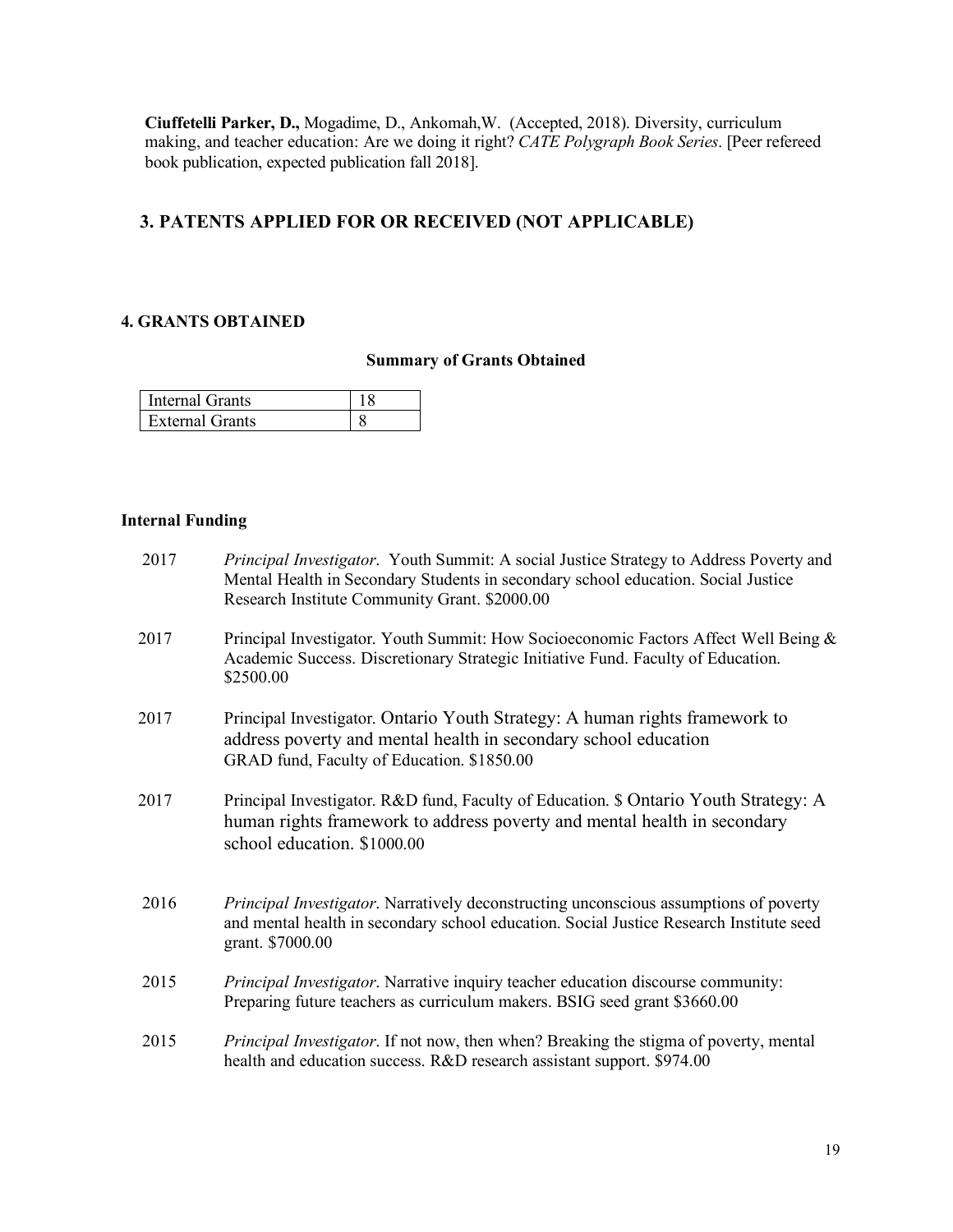- Editorial research support. GRAD fund 60 hours. 2015 *Principal Investigator*. Narrative minds: Diverse issues in teaching and teacher education.
- health and education success. Social Justice Research Institute Seed Grant Application. Requested amount \$7000.00. Declined Summer 2015. Resubmission November 2015 in preparation for future SSHRC application 2015 *Principal Investigator.* If not now, then when? Breaking the stigma of poverty, mental
- narrative inquiry teacher education discourse community. \$666.66 2013 *Principal Investigator*. How do we make teacher education better? The making of a
- narrative inquiry teacher education discourse community. Research Seed Grant. Request: \$7,998.00 Received: \$3,465.06 2012 *Principal Investigator*. How do we make teacher education better? The making of a
- 2009-10 Grad Fund, *Brock Education Journal,* \$1076 and \$2017
- faculty co-investigators), Faculty of Education Dean's Scholarly Project Grant \$2100 2008-09 *Principal Investigator*. Self-Study of Teacher Education Practices of New Faculty. (6
- *Education: A Journal of Educational Research and Practice.* Brock University: Graduate Research Assistant Development Fund - \$1600 2008-09 *Co-Principal Investigator*, (with Julian Kitchen). Editorial Assistance fund for *Brock*
- University: Faculty of Education Dean's Scholarly Initiative Grant \$780 2007-10 *Principal Investigator*. *Self-Study of Teacher Education Practices of New Faculty*. Brock
- development approach. Brock University: Research and Development Grant \$1250 2005-07 *Principal Investigator*, Literacy Narratives: A critical discourse and

#### **External Grants**

- 2018 *Third Party Evaluator/Researcher* (with 5 co-evaluators across Brock U). Niagara Prosperity Initiative Evaluation. *Local Poverty Reduction Fund* (see https://www.ontario.ca/page/local-poverty-reduction-fund ) Province of Ontario. \$514,574.00
- 2017 *Co-Investigator*. KNAER Community of Practice. *Leading for Equity Knowledge Grant. Ottawa U (PI))*. Community of practice collaborators for Southern Ontario Region (Western University PI): Brock University; Durham District School Board, Niagara District School Board, Niagara Poverty Reduction Network. \$75,000.00.
- Connections. Niagara Poverty Reduction Network. Collaborative network funding. \$1500 2017 *Principal Investigator*. The Youth Summit: Poverty, Wellness and Community
- Partnerships. *Niagara Prosperity Initiative.* Grant Request:. \$88099.51, February 2017. Declined, April 2017. 2017 *Principal Investigator*. Ontario Youth Strategy: Poverty, Well Being and Community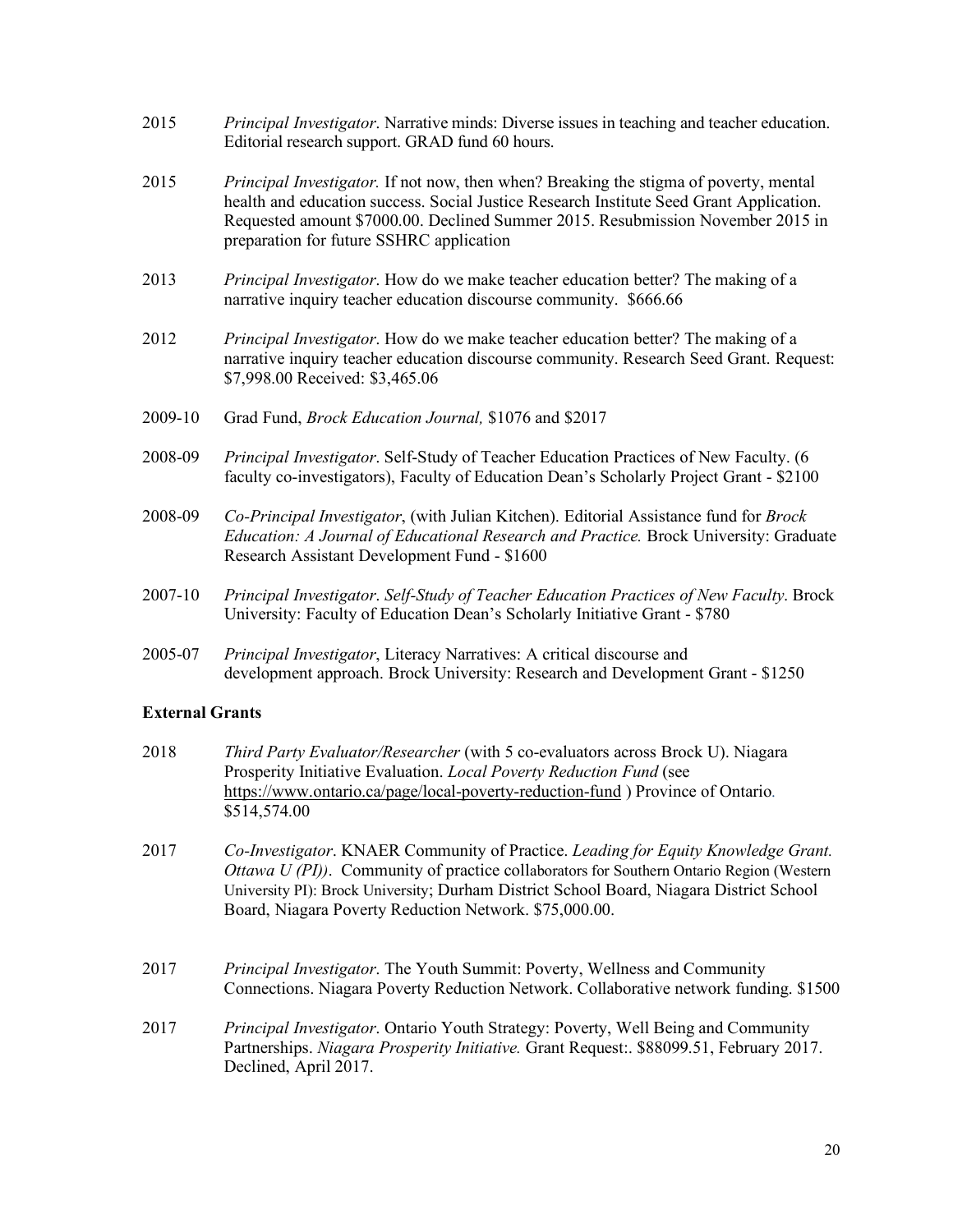- **\$**968,084.00. June 1, 2017. Declined, September 2017. 2017 *Co-investigator*. KNAER. *Leading for Equity Knowledge Grant*. Grant Request:
- School Settings. *Durham District School Board Research Grant Contract*. \$28,084.00 2016 *Principal Investigator*. Durham Youth Strategy: Poverty and Education in Secondary
- Investigator: Clea Schmidt (U of Manitoba). SSHRC Insight Grant. Request: \$500,000 October 2012. Declined. 2012 *Collaborator*. The impact of diverse teachers on Canadian school communities. Principal
- do we make teacher education better? Grant application submitted to *Spencer Foundation,* \$39,935*.* April 2012. Declined, September, 2012. 2012 *Principal Investigator*. Narrative inquiry teacher education discourse community: How
- Poverty Project. Elementary Teachers Federation of Ontario (ETFO) \$20,000. 2008- 10 *Principal Investigator.* Impact Analysis of Professional Development and the Ontario
- Challenging Circumstances. (co-principal investigator, Joseph Flessa, OISE/UT). *ETFO provincial poverty project, supported and funded by Ontario Ministry of Education*  2007- 09 *Co-Principal Investigator*, Success Stories of Schools in funding -\$100,000.00
- funding grant for teachers' professional development offered by PI \$1200 2006-07 *Principal Investigator*, Literacy Narratives*. Toronto Catholic District School Board*

### **Invited Collaboration**

 2015- *Advisory Team Member*, Mental Health Literacy Project. Principal Investigator: Susan SSHRC Insight Grant Rodger (Western University), Co-Investigator: Kathy Hibbert (Western University).

## **5) WORK IN PROGRESS**

 **Ciuffetelli Parker, D.** (submitted conference symposium paper). Policy, curriculum reform, and public confidence: Dialogic knowledge building to re-shape lives on the boundaries of policy prescriptions, poverty, and professional identity. *Division K, AERA*, Toronto, 2019.

 **Ciuffetelli Parker, D**. (Manuscript in process). Research note: Youth, poverty, and mental health in secondary school education. Preparation for submission to *Alberta Journal of Educational Research*.

## **1. Course Work and Related Activities**

## **a) Masters Courses Taught and Developed – Brock University**

EDUC 5P81 – Personal Narratives in Educational Research, 2009, 2010, 2013, 2015, 2016, 2017

## **b) Teacher Education Courses Taught and Developed/Co-ordinated – Brock**

EDUC 8P15 Teaching, Learning, and Schooling, 2005 to Winter 2011; Fall 2012 to present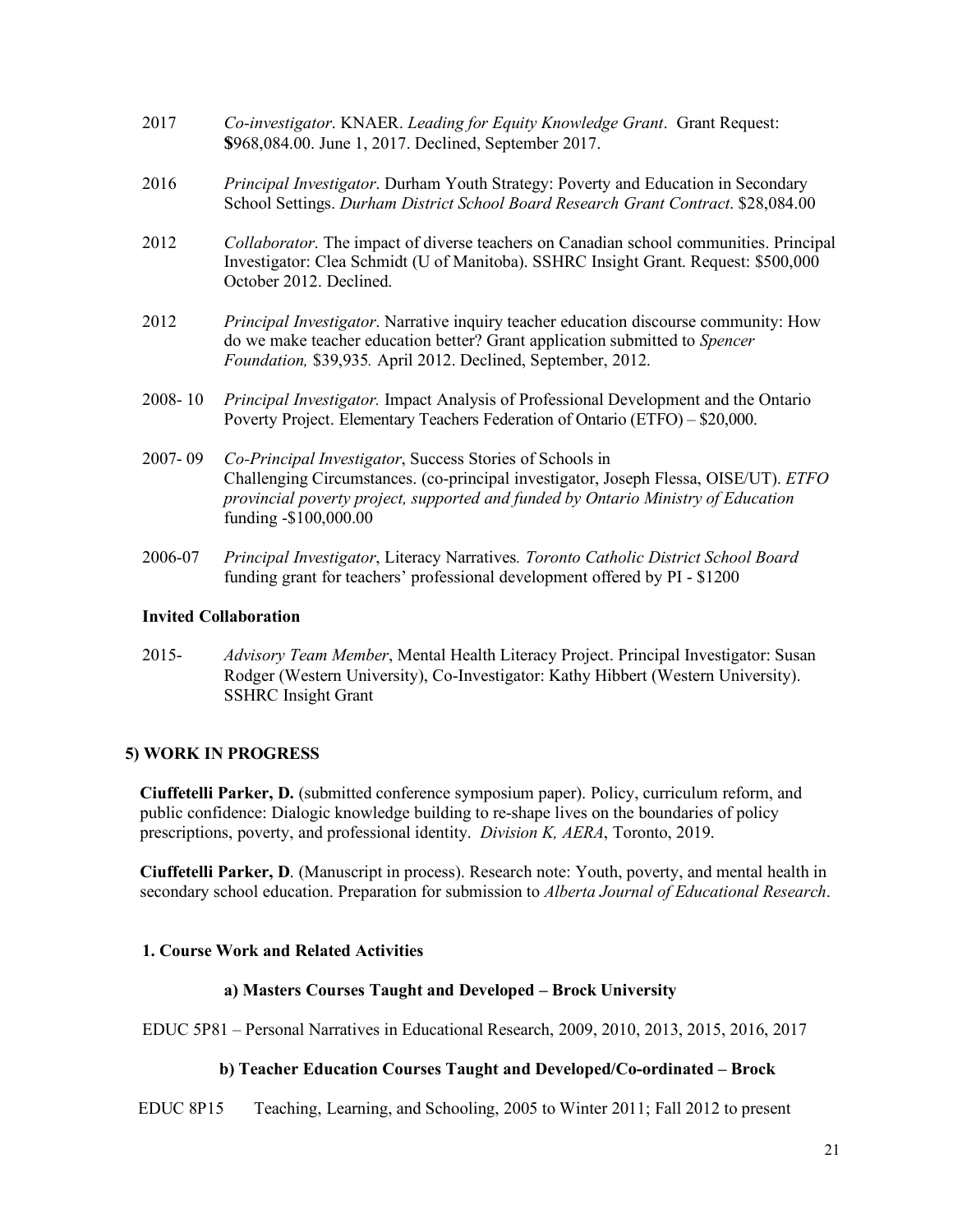#### EDBE 8P15

EDUC 8P20 Language Arts Junior/Intermediate, 2013, 2014, 2015, 2017/18 EDUC 8D09 Principles & Practices for Professional Certification, 2005 to 2010 EDUC 8F08 Foundational Methods in Teaching and Learning, 2005, 2006, 2007, 2008

## **F. UNIVERSITY/COMMUNITY SERVICE**

#### **Participation in University, Faculty, Departmental Committees – Brock University**

| i)                       | University                                                                        |
|--------------------------|-----------------------------------------------------------------------------------|
| 2017-                    | <i>Chair</i> , Interfaculty Concurrent Committee, Brock University                |
| 2017                     | <i>Member</i> , SSHRC Graduate Adjudication Committee, Brock University, Jan 2017 |
| 2014-                    | <i>Member</i> , Social Justice Research Institute                                 |
| 2016                     | <i>Member</i> , Associate Dean of Undergraduate Search Advisory Committee         |
| 2016 -                   | <i>Member</i> , Dean's Search Advisory Committee                                  |
| 2015                     | <i>Member</i> , Dean's Reappointment Committee                                    |
| 2012-2013                | Member, Associate Dean Advisory Committee                                         |
| ii) Faculty of Education |                                                                                   |

- 2017- *Chair*, Concurrent Program Steering Committee, Faculty of Education
- 2016- *Chair*, Research and Development Committee, Faculty of Education
- $2013 2016$ Member, Research and Development Committee
- 2006-2014 *Member, Concurrent Program Committee*
- *Member, Diversity Advocacy Committee, Faculty of Education*
- $2012 -$ Member, Faculty and Sessional Teaching Awards Committee
- 2013-2015 *Member,* Promotion & Tenure Committee
- 2008-2011 *Editor*, Brock Education Journal (with J. Kitchen)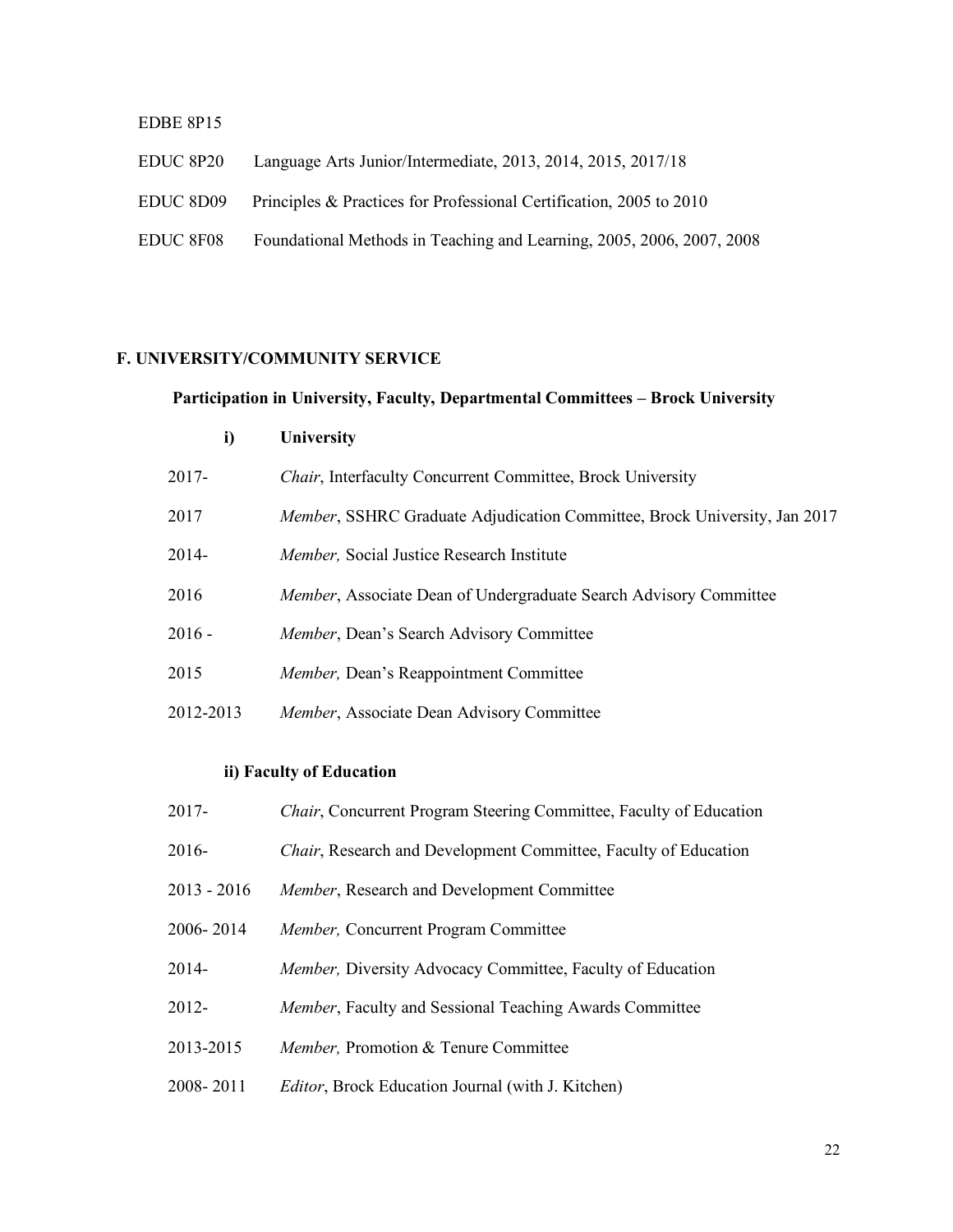- 2008-2011 *Member, Publications Committee, Faculty of Education*
- *Chair*, Search Committee for Faculty Hire: Methods in Elementary Education
- 2007 *Chair*, Search Committee for Faculty Hire: Methods in Elementary Education
- 2008-2009 *Member, M.Ed. Educational Inquiry Committee*
- *Member, Search Committee for Faculty Hire: Physical and Health Education*
- *Member*, Impact Writing Group, Faculty of Education

#### **iii) Departmental Committees**

- $2016 -$ *Member, Program Committee, Department of Teacher Education*
- $2015 -$ *Team Leader*, Concurrent Language Arts J/I EDBE 8P20
- $2005 -$ Team Leader, Foundations in Teaching, Concurrent EDBE 8P15
- 2011 *Invited Lecturer*, topic: narrative inquiry research, EDUC 5P92 February, 2011; November 4, 2011.
- *Member, Program Committee, Department of Teacher Education*
- 2005-2008 Team Leader, Foundational Methods, Consecutive Program
- advisors and faculty, in partnership with the Ontario College of Teachers *Coordinator*, Case Study Institute: Professional Development of all cohort
- *Member, Ad Hoc Committee for Faculty Practicum Evaluation Form*
- 2008 *Invited Lecturer,* narrative inquiry methods, EDUC 5P92
- *2006 Liaison Member*, C.O.O.P. Committee

#### **Service in and Recognition by Regional, National, and International Committees and other Organizations, including Professional Organizations**

#### **i) Regional Committees and Organizations**

 2012-2013 *Columnist,* St. Catharines Standard Newspaper. Invited Columnist on Niagara area, issues/topic of diversity, education, narrative lives. Monthly columns

#### **ii) National Committees and Organizations**

2017 *SSHRC Adjudication/Assessor*, SSHRC Insight Grant, Canada.